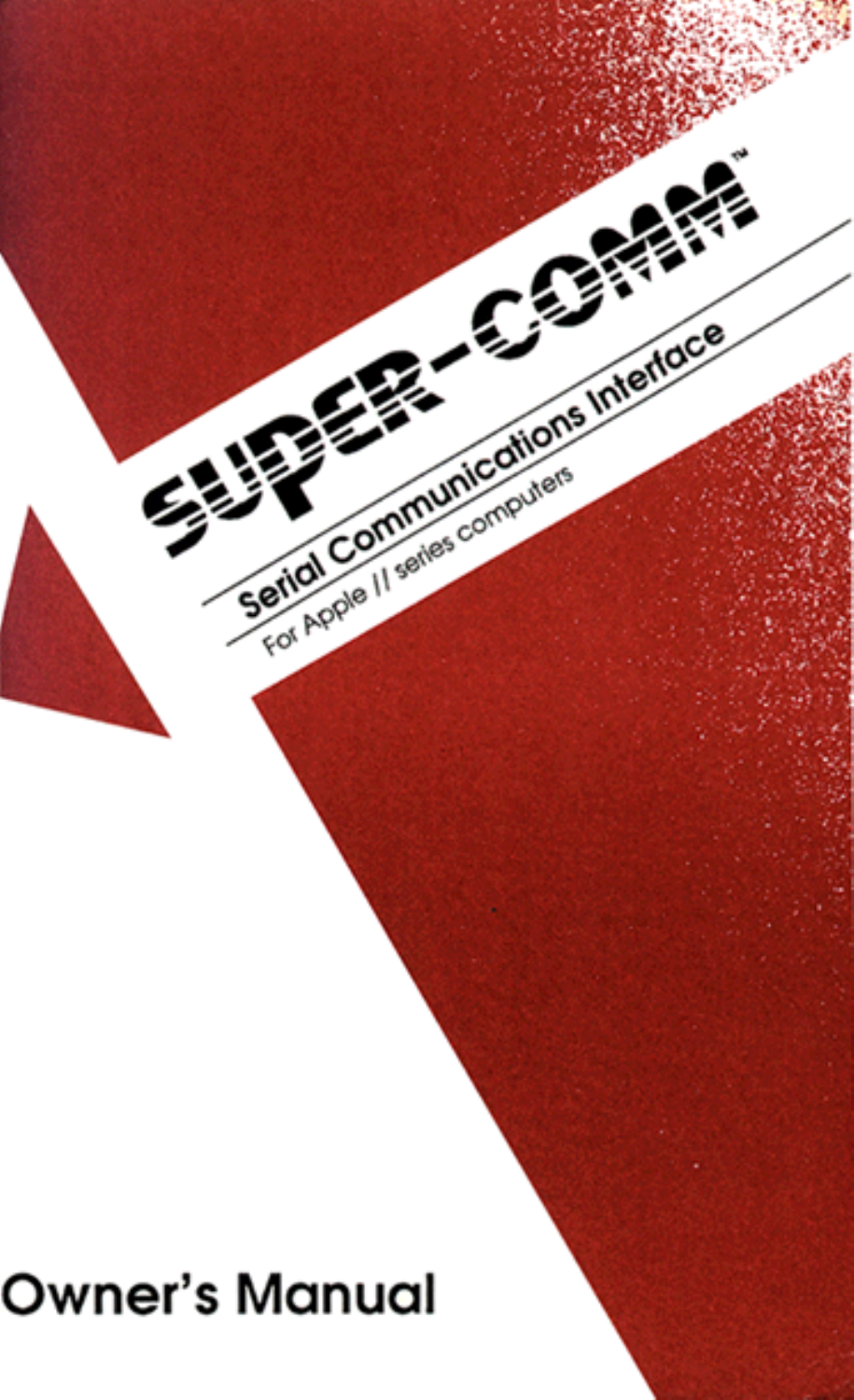## **Super-Comm™ Manual**

## **Third Edition**

Sequential Systems, Inc. 1200 Diamond Circle Lafayette, Colorado 80026

Office: (303) 666-4549 Fax: (303) 665-0933 Sales: 1-800-759-4549 Customer Service: 1-800-999-1717

Copyright © 1989, 1991 by Sequential Systems. Inc. All rights reserved.

Sequential Systems reserves the right to make changes and to issue updates to the product described in this manual at any time without previous notice.

Apple II, II+, IIe, IIGS, Super Serial Card, ImageWriter, Personal Modem, Apple Plotter and Apple Scribe are trademarks of Apple Computer, Inc. Grappler is a trademark of Orange Micro, Inc. Franklin is a trademark of Franklin Computer. Inc. Hayes Smartmodem is a registered trademark of Hayes Microcomputer Products, Inc. Magic Slate is a trademark of Sunburst Communications, Inc.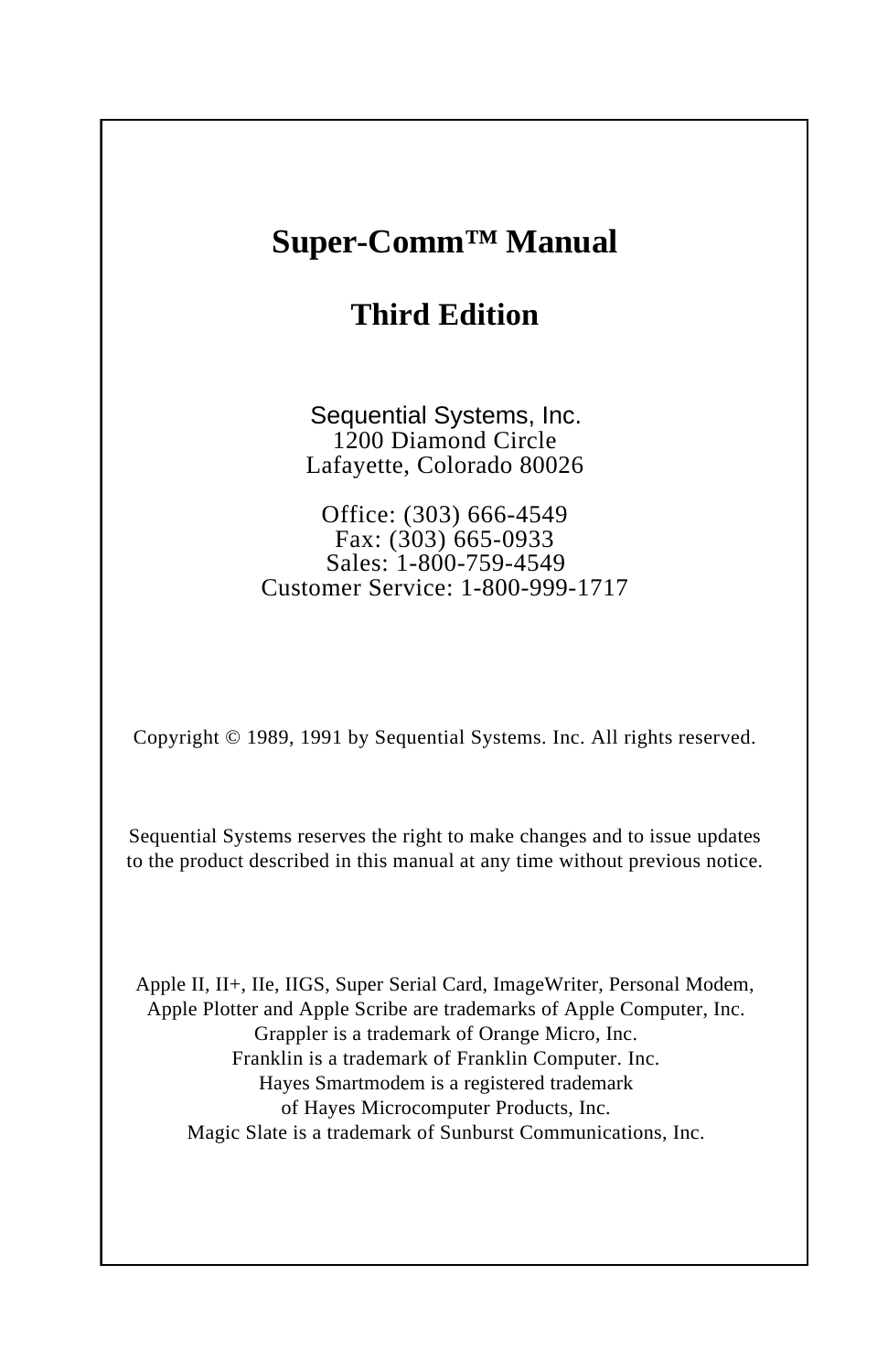## Table of Contents

- 1. [Introduction](#page-3-0)
- 2. [Super-Comm Setup](#page-5-0)
- 3. [Super-Comm Installation](#page-9-0)
- 4. [Switch Settings and](#page-12-0)  Functions
- 5. Firmware Commands [\(Overriding the Switch](#page-19-0)  Settings)
- 6. [Troubleshooting](#page-24-0)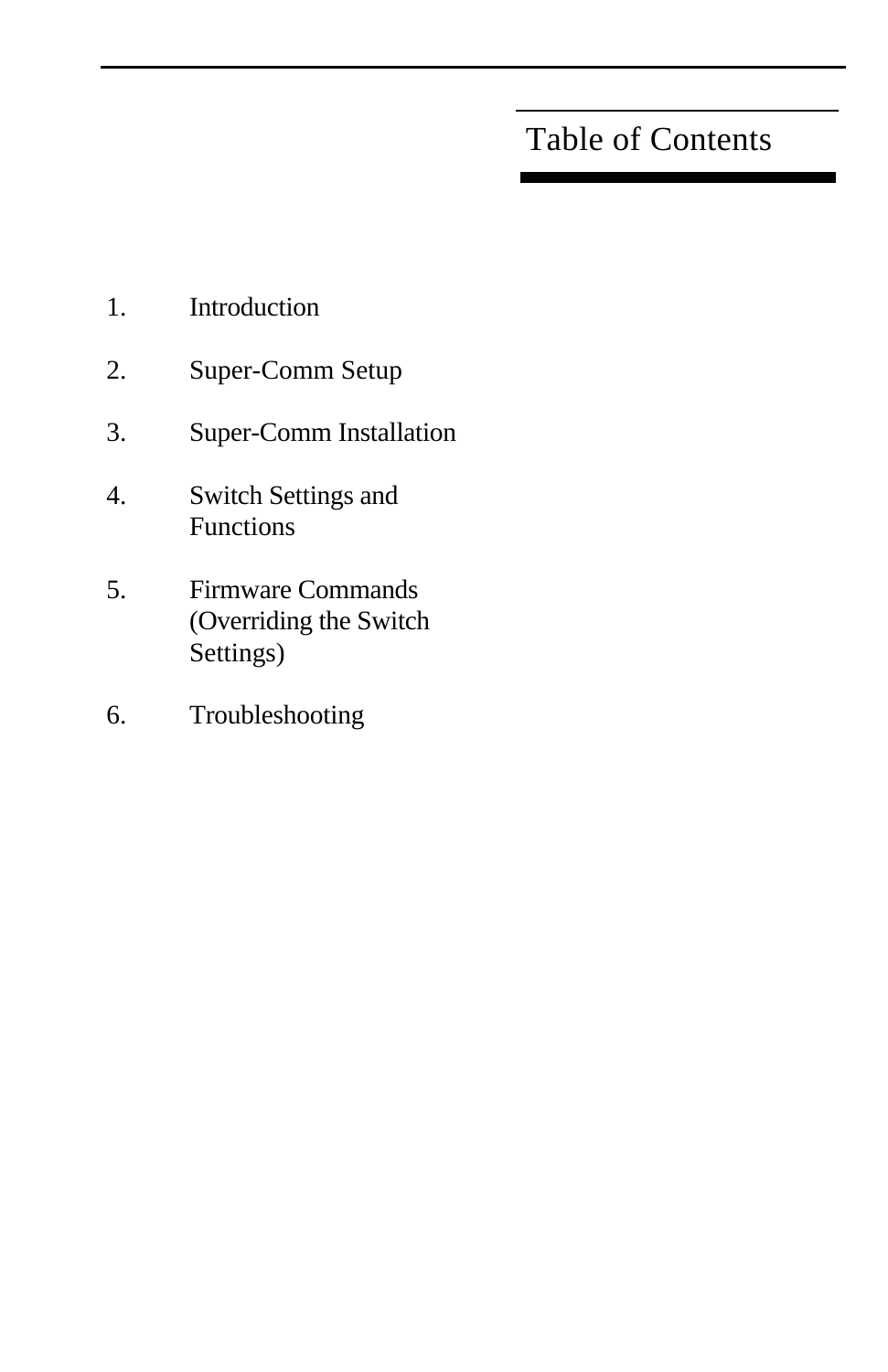## **Introduction 1.**

#### <span id="page-3-0"></span>Thank you for purchasing Sequential Systems' Super-Comm™ card.

We are so confident of the quality of our products, we provide a full two year warranty.

### Sequential Systems' prompt replacement guarantee.

This product is guaranteed free from defects in materials and workmanship and is warranted for two full years from the date of purchase. Sequential Systems, Inc. will promptly replace any product shown to be defective during this warranty period.

#### Sequential Systems' Super-Comm card**.**

The Super-Comm is a serial interface card, fully compatible with Apple®'s Super Serial, Card™ and capable of Grappler text and graphic commands. It enables any Apple II™, II+, IIe, IIGS™ or Franklin computer to communicate with a variety of serial peripherals: printers, plotters, modems, graphic tablets and other devices which require a serial (RS-232-C) interface.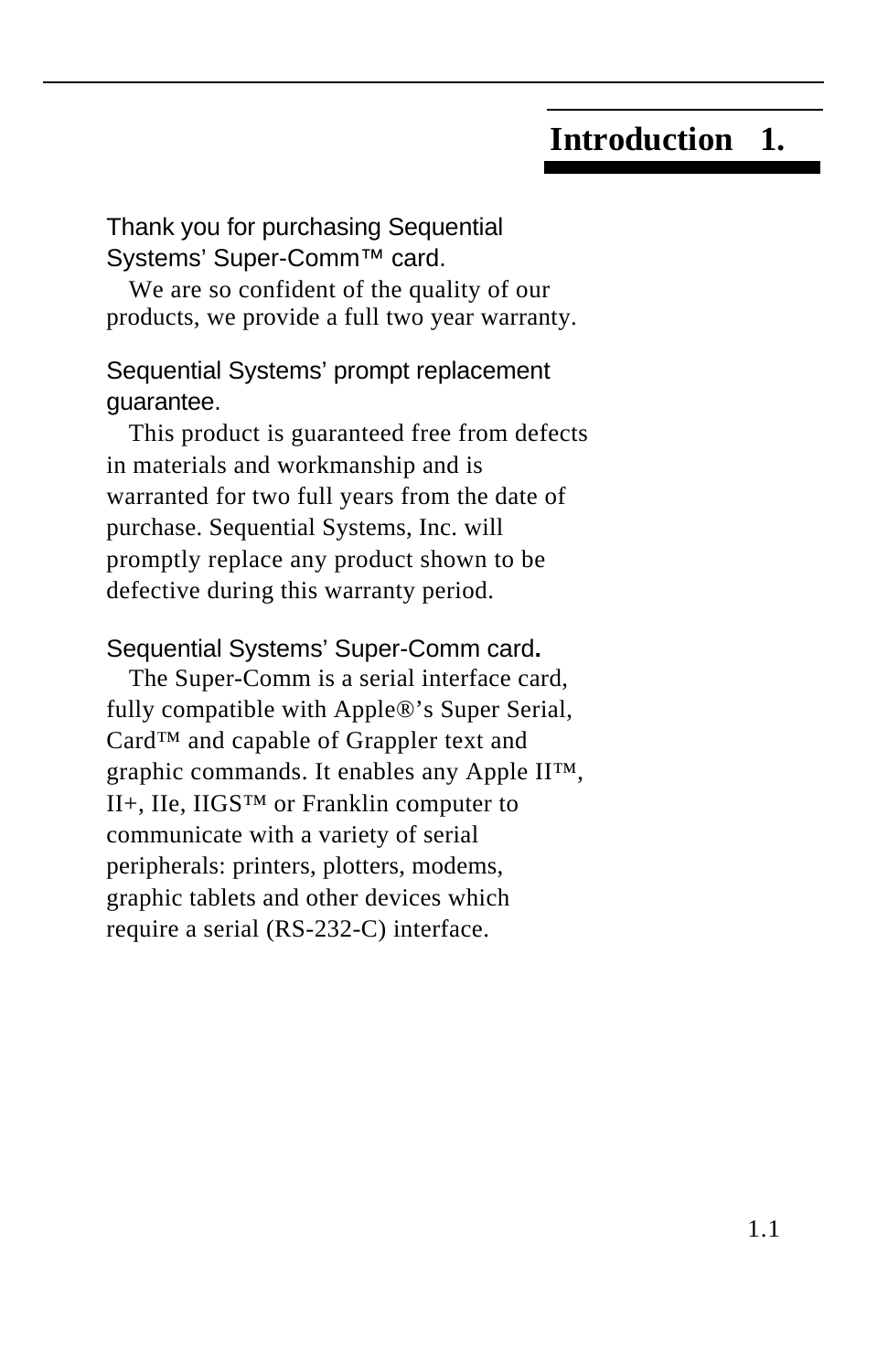

#### **SuperComm™ Components**

- **A**. Switch Bank 1
- **B**. Switch Bank 2
- **C**. Jumper Block
- **D**. Cable Stub
- **E**. Firmware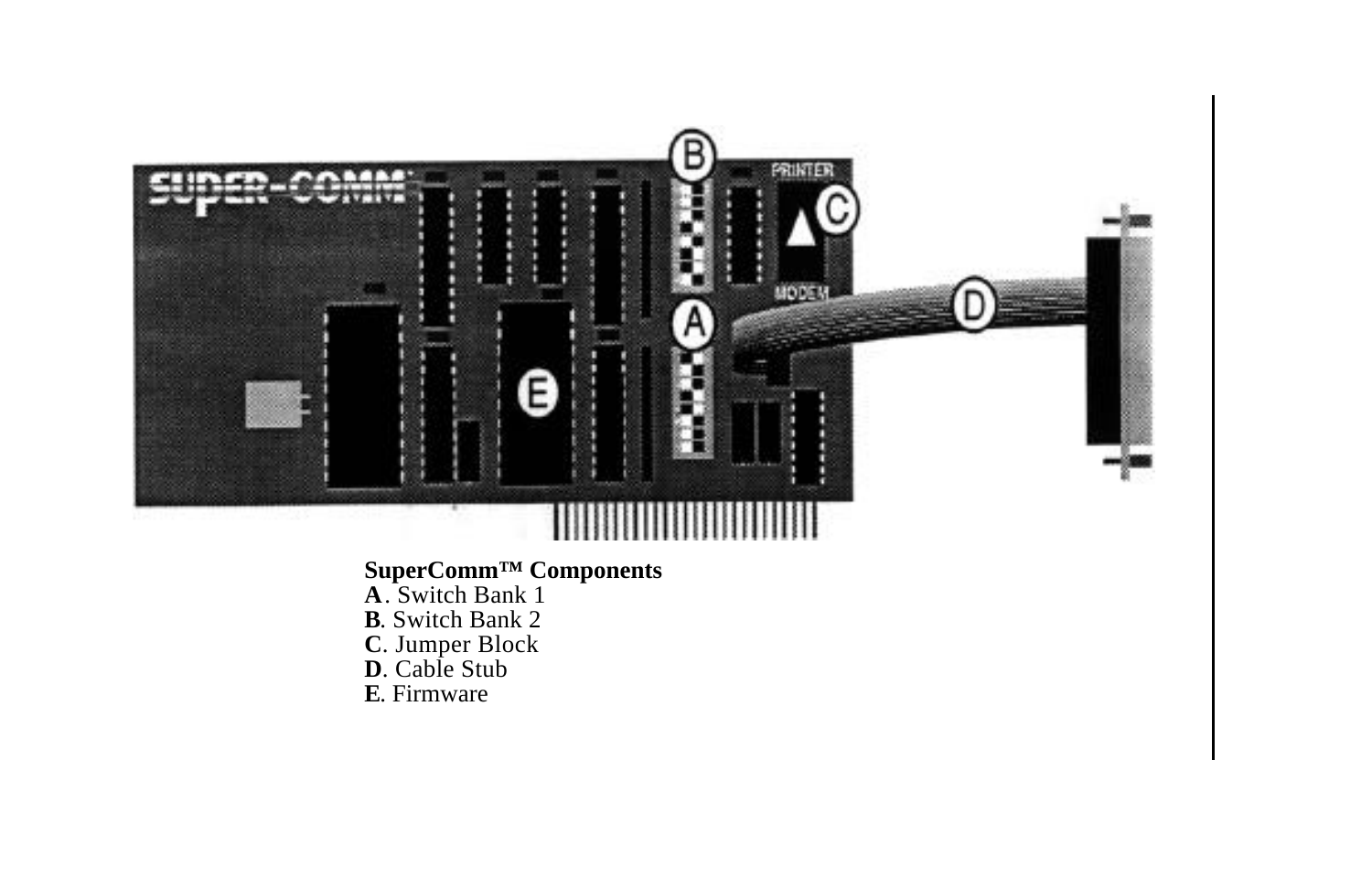<span id="page-5-0"></span>Before the Super-Comm can be installed in the computer, the card switches and jumper block must be set If you are using an ImageWriter® or ImageWriter II, the cards will come with preset switch and jumper block settings, so you may proceed to the Section 3, "Super-Comm Installation."

> **Setting the Super-Comm Card Switches**

The diagram to the left illustrates the components of the Super-Comm card. Notice the location of the each switchbank as well as the jumper block. The table on the next page indicates the correct switch settings for some of the most common devices used with the Super-Comm. If you are using some other kind of device not listed, read the manual that came with your device — it should specify correct switch settings. Or you may read " **Switch Settings and Functions" on** page 4.1, which explains the function controlled by each switch, so you can figure out how to set the switches yourself. In this manual, references to switches on Switchbank 1 are prefaced with a numeral 1, those on Switchbank 2 are prefaced with a numeral 2. (For example, 2-3 is switch 3 on the switchbank labeled SW2.) Use the tip of a pen to flip the switches.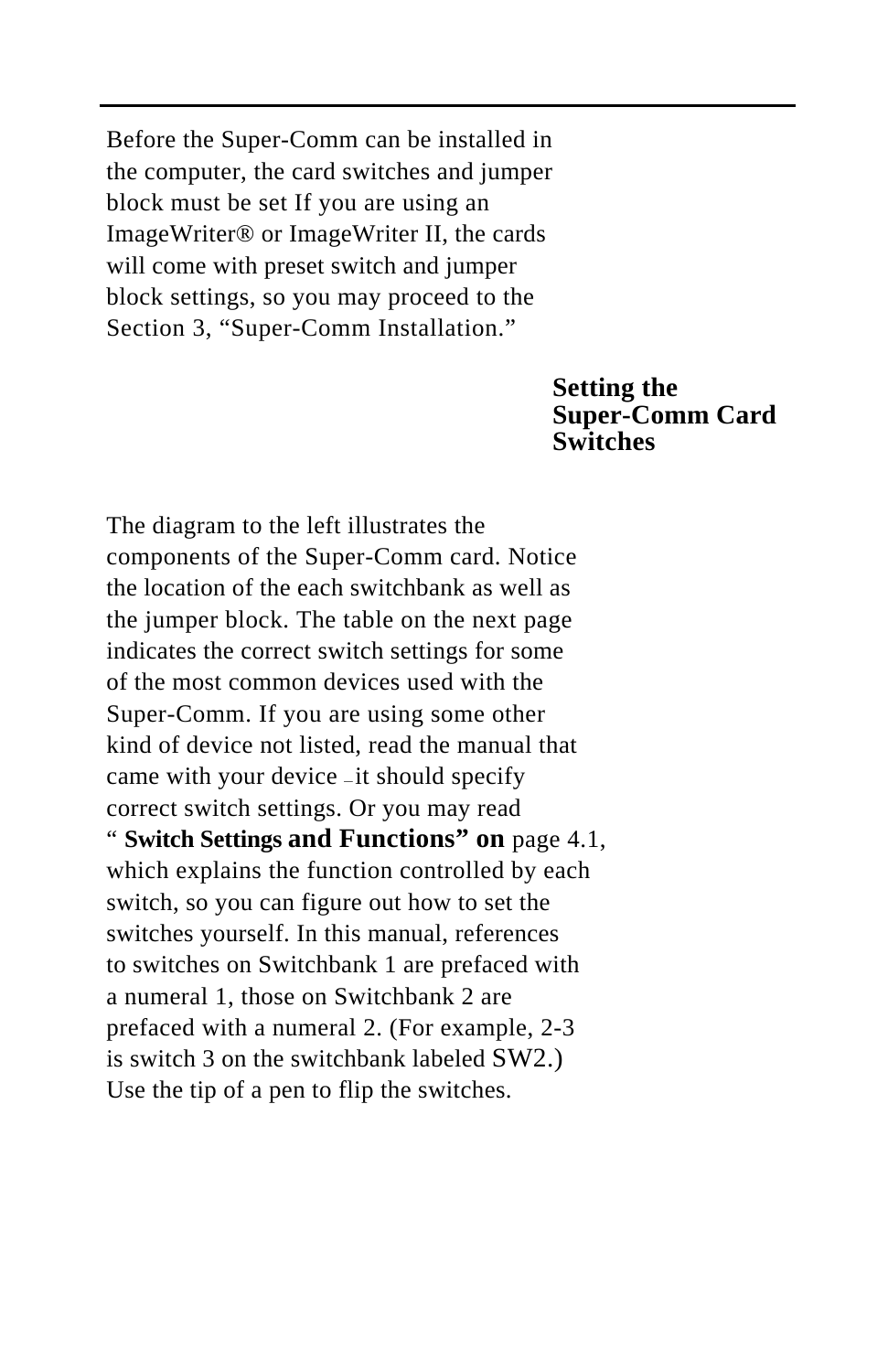### Super-Comm Setup

|         | Apple<br>ImageWriter | Apple<br>ImageWriter II | Apple<br>Personal<br>Modem | Apple<br>Plotter | Apple<br>Scribe |
|---------|----------------------|-------------------------|----------------------------|------------------|-----------------|
|         |                      |                         |                            |                  |                 |
| $1 - 1$ | off                  | off                     | off                        | off              | off             |
| $1 - 2$ | off                  | off                     | ON                         | ON               | off             |
| $1 - 3$ | off                  | off                     | <b>ON</b>                  | <b>ON</b>        | off             |
| $1 - 4$ | <b>ON</b>            | ON                      | <b>ON</b>                  | ON               | ON              |
| $1 - 5$ | off                  | off                     | <b>ON</b>                  | off              | off             |
| $1-6$   | ON                   | ON                      | ON                         | <b>ON</b>        | ON              |
| $1 - 7$ | <b>ON</b>            | ON                      | <b>ON</b>                  | ON               | ON              |
| $1 - 8$ | off                  | off                     | off                        | off              | off             |
|         |                      |                         |                            |                  |                 |
| $2 - 1$ | <b>ON</b>            | ON                      | ON                         | ON               | ON              |
| $2 - 2$ | off                  | off                     | off                        | off              | off             |
| $2 - 3$ | off                  | off                     | <b>ON</b>                  | off              | off             |
| $2 - 4$ | <b>ON</b>            | ON                      | <b>ON</b>                  | <b>ON</b>        | ON              |
| $2 - 5$ | ON                   | ON                      | off                        | off              | ON              |
| $2 - 6$ | off                  | off                     | ON                         | off              | off             |
| $2 - 7$ | off                  | off                     | off                        | off              | off             |
| $2 - 8$ | off                  | off                     | off                        | off              | off             |

NOTE: Most modems are Hayes compatible, so if you have another type of modem not listed, try using the setting for the Hayes modem that corresponds with your particular baud rate (300, 1200, etc.).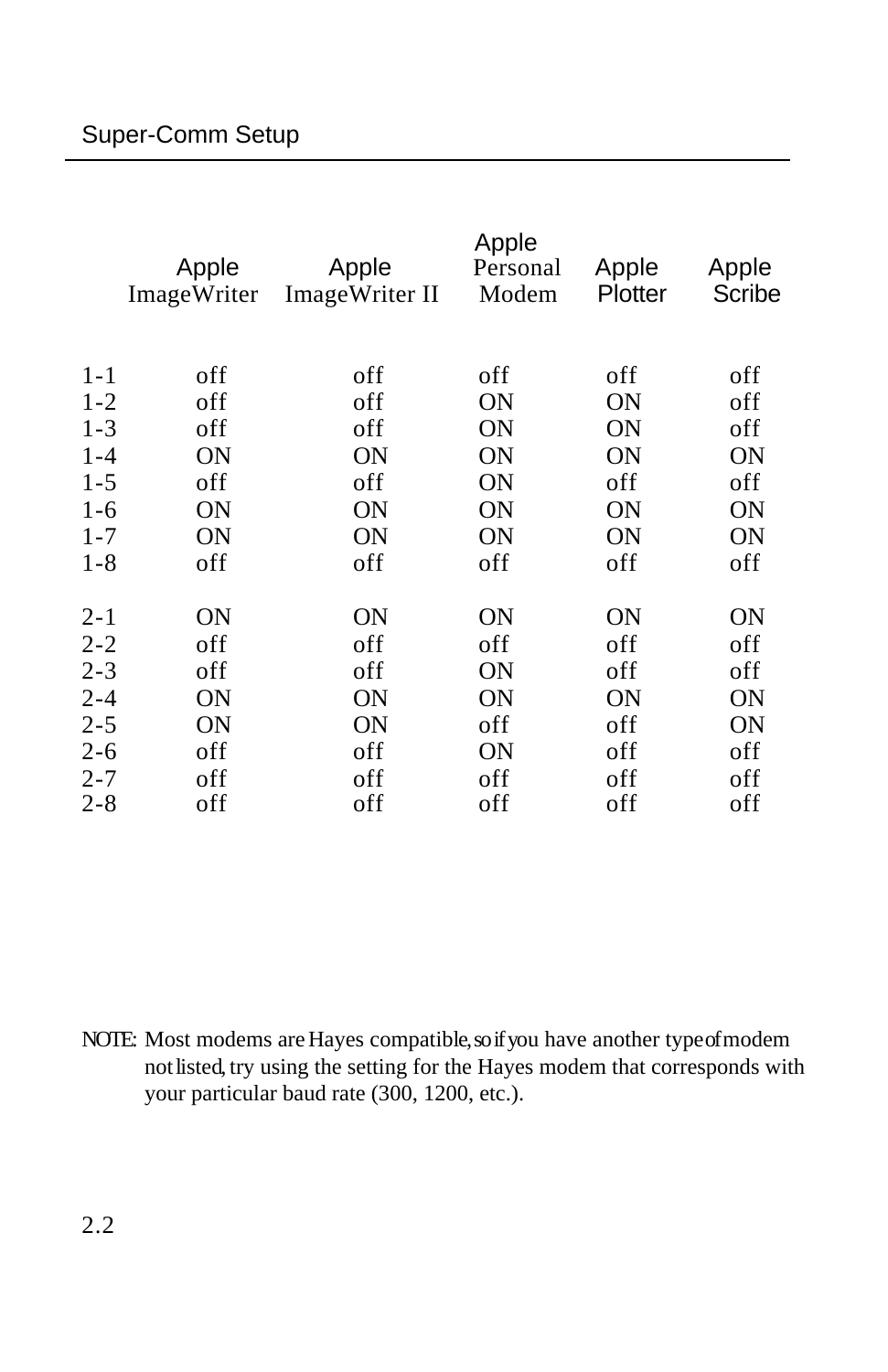Super-Comm Setup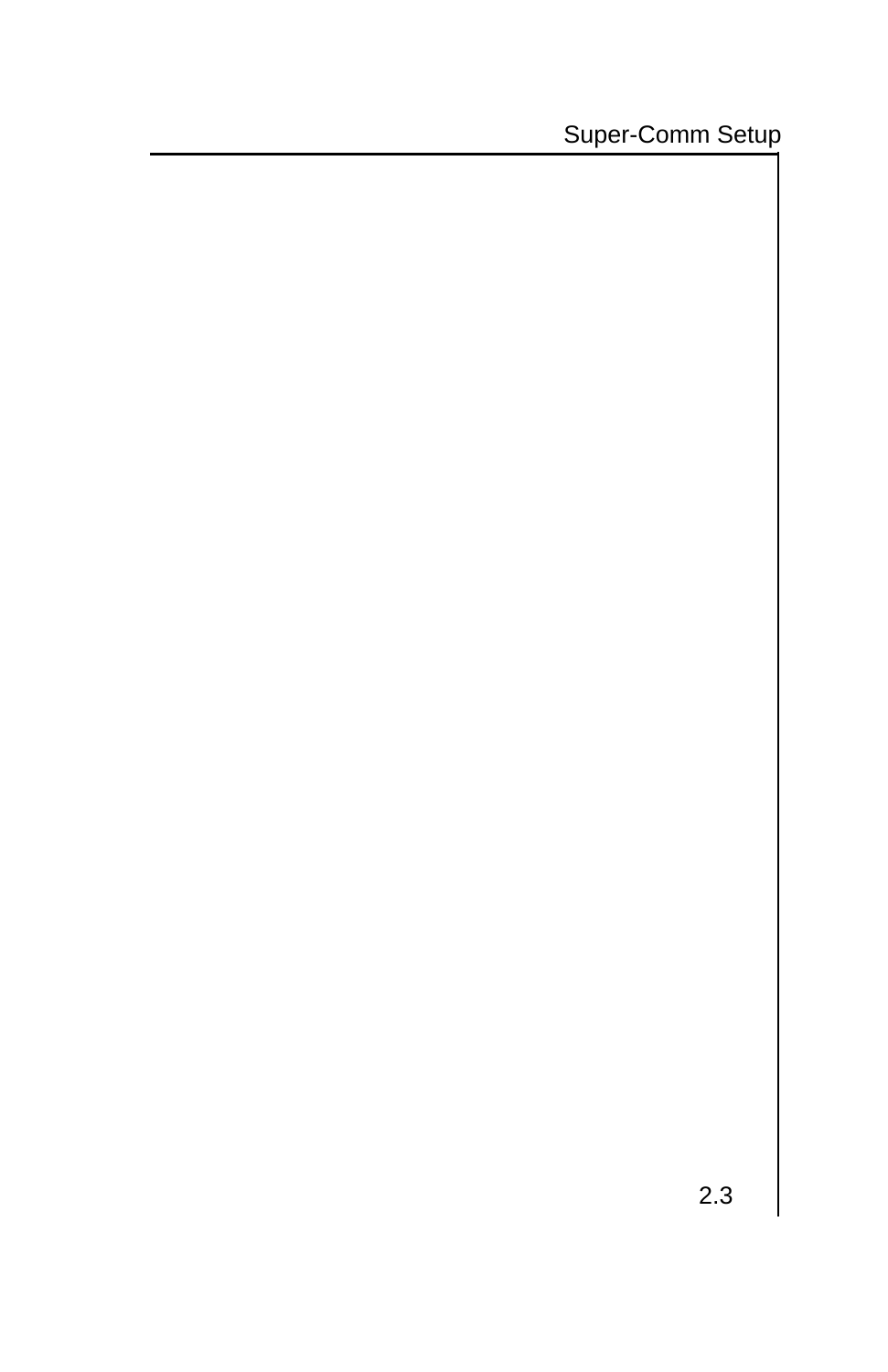Although some switches vary slightly in appearance, they should still operate the same way. The illustration below shows how switches are configured to the **ON** and **OFF**  positions. Switches I through 4 are in the **ON** position, while switches 5 through 8 are set to **OFF.**



**Setting the Jumper Block**





The Super-Comm works with an assortment of peripherals. If you are using a modem, the triangle on the jumper block should be pointing toward the word "Modem." Likewise, if you are using a printer, plotter or any other device, the triangle should be pointing toward the word "Printer." If the jumper block is poinling the wrong way, gently pry it off. Reinstall so it is pointing in the proper direction, making sure the pins line up exactly with holes in the sockels before you press into place. **You must change the jumper block setting each time you change from printer mode to modem mode, or vice versa.**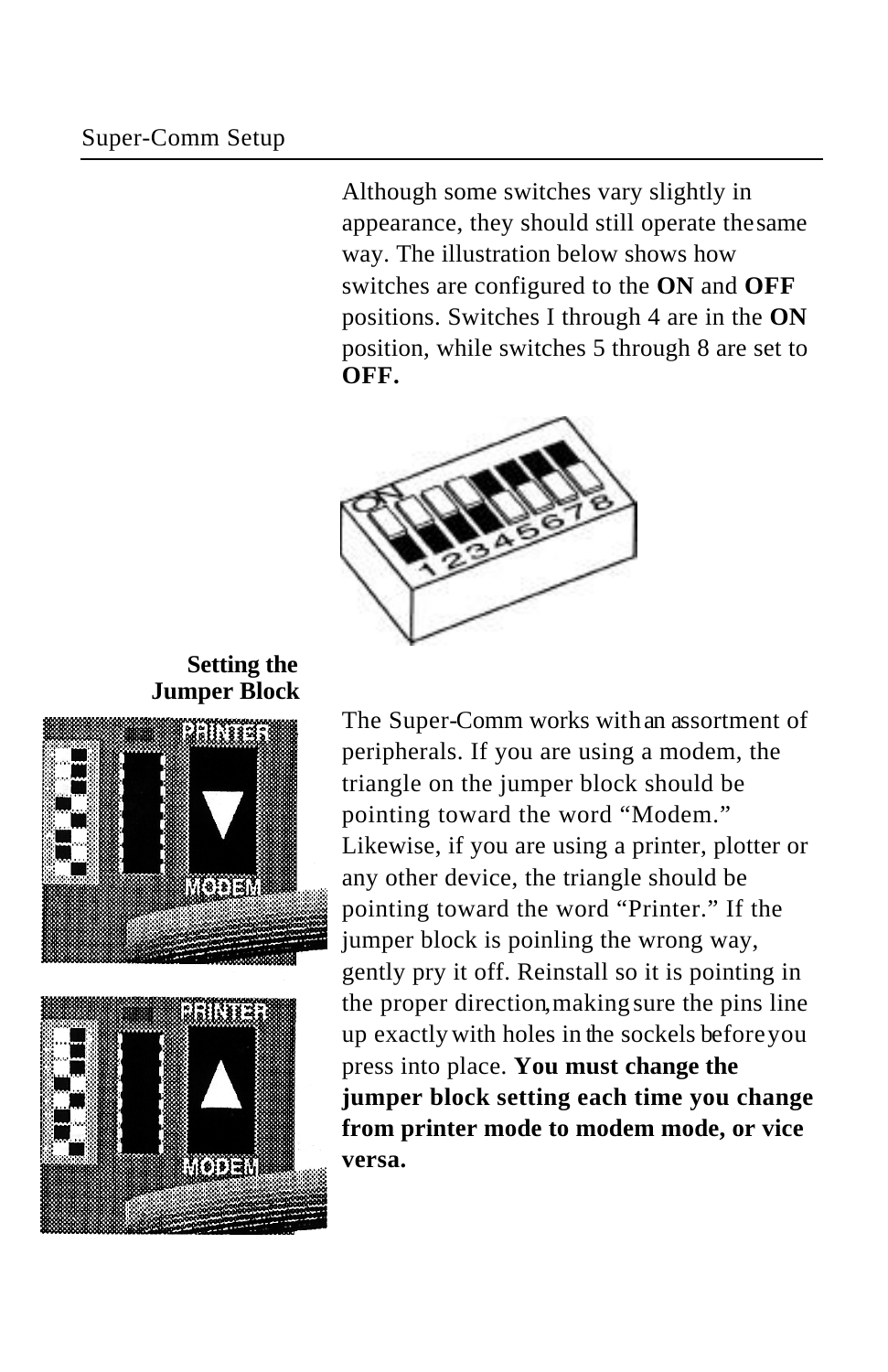## **Super-Comm 3. Installation**

<span id="page-9-0"></span>After setting the switches and the jumper block for your device, follow these instructions.

CAUTION! Disconnect power to the computer before proceeding!

1. Uncover your computer. At the back panel, remove the tab from the tab hole behind the appropriate slot for the device you will be using (slot 1 for printers, slot 2 for modems).

2. Although the Super-Comm card should have the multi-colored cable stub already installed, you may wish to double-check its position at this point (or in case you've removed it). The cable, when laid straight out, should extend over the card to the left (see illustration below). Then, to install the nut plate (at the end of the cable stub), you must bend the cable to the right, over its mounting block.

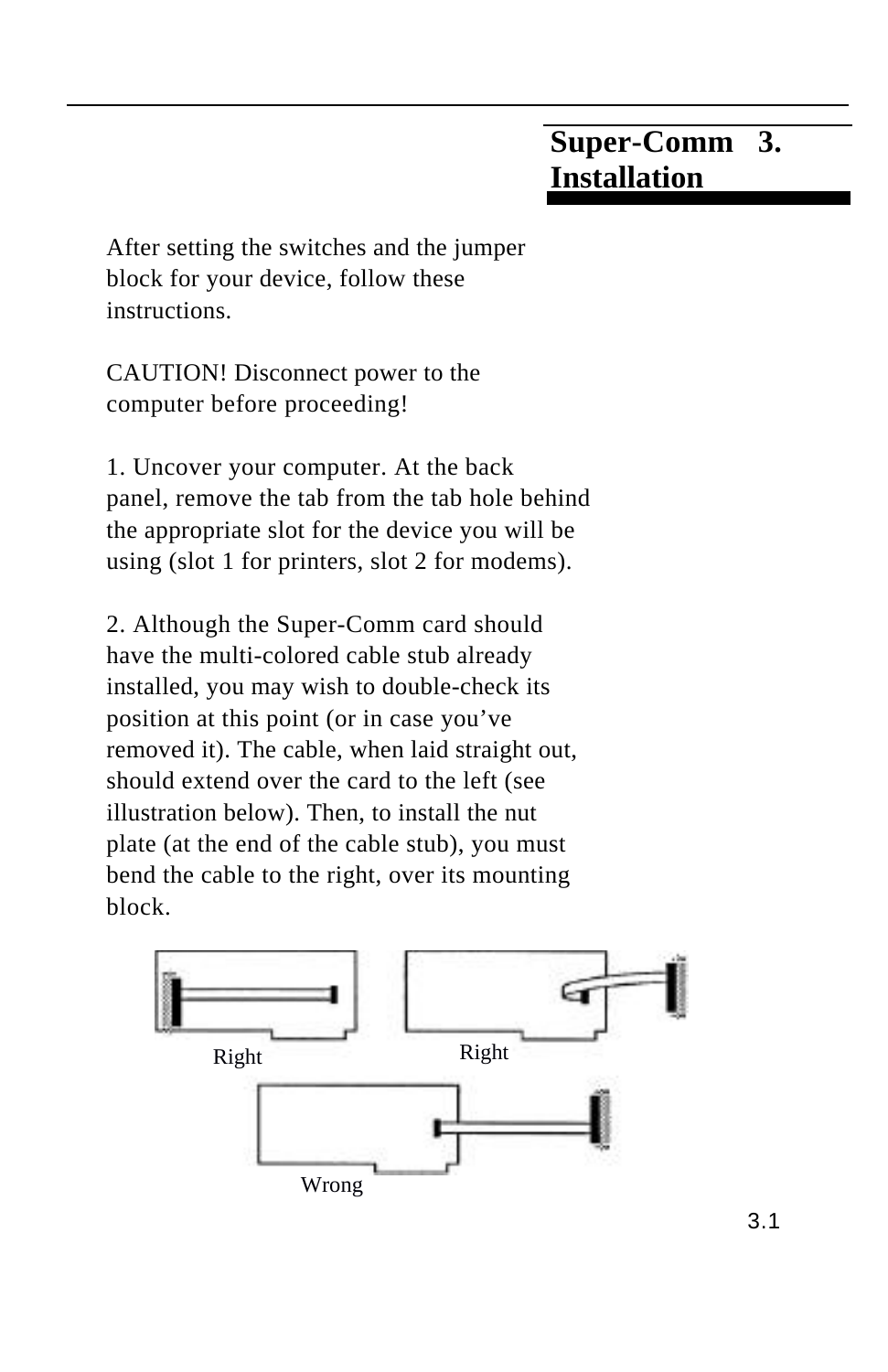

3. Loosen the bottom screw on the nut plate (but do not remove it). Remove the top screw, tilt the nut plate and slide it into the tab hole. Tilt the nut plate back to the vertical position, replace the top screw, and retighten the bottom screw.

4. Although the Super-Comm card will work in any slot, slot 1 is recommended if a printer is being used, and slot 2 if a modem is being used. (For other devices, use the slot recommended in the manual that came with that device.) Install by firmly seating the card in its slot, being careful not to rock it from side to side.

5. Connect the cable from your peripheral to the previously installed nut plate in the back panel of the computer.

6. The Super-Comm is now installed. Replace the computer cover and finish setting up your printer, plotter or modem according to the instructions that came with it. Don't forget to set any switches that need to be set on your printer or modem so that the connected devices may interact.

7. For a printer, test the Super-Comm by typing **PR#n** (n=slot #) **Return** for a modem, type **IN#n** (n=slot #), **Return** Or use your favorite printing or communication program to verify correct operation.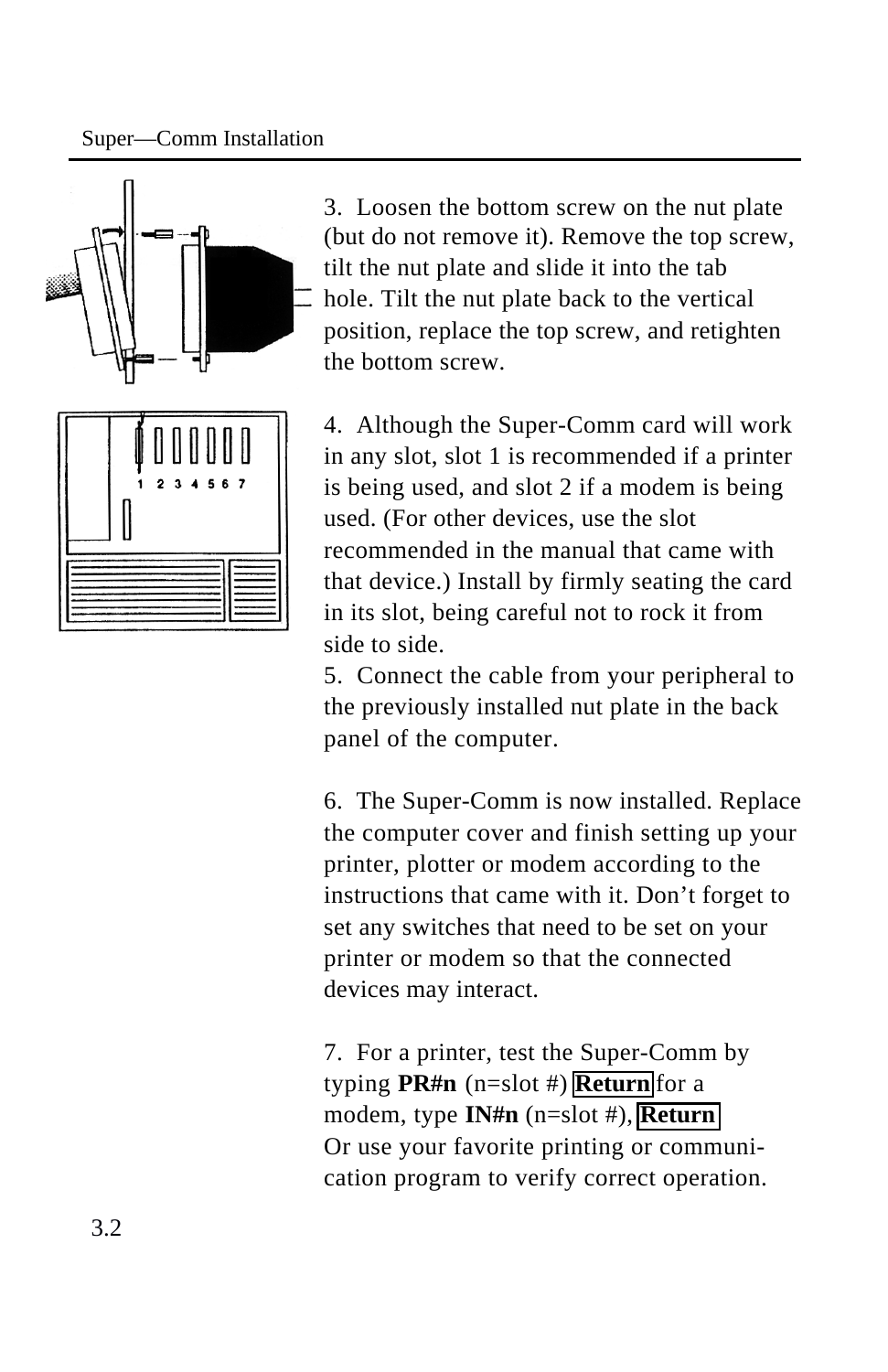## **For Programs that Ask You to Identify Your Printer Card**

Some programs, (i.e. BrCiderbund Inc.'s PrintShop), ask you to specify the type of printer card you are using. If the **Super-Comm** card is not offered as one of the choices, select Apple's **Super Serial Card** for compatible operation.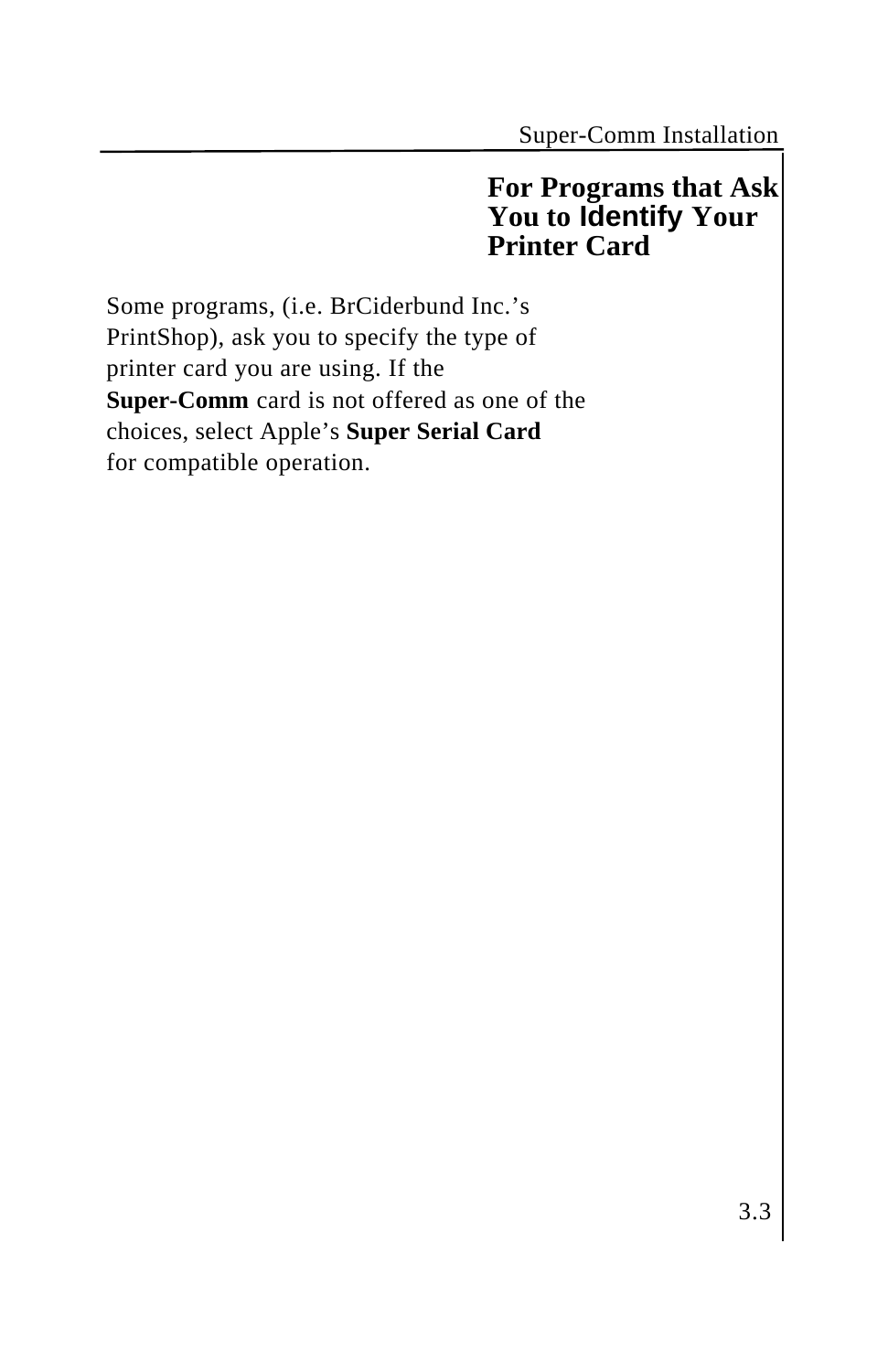## **Switch Settings 4. and Functions**

 **Switch Settings for Printer, Plotter, etc. Mode**

<span id="page-12-0"></span>If you are connecting a modem, skip to the subsection entitled **"Switch Settings for Modem Mode**" on page 4.4. If you are connecting anything else, continue reading.

In order to correctly set the switches, you will need to know certain characteristics about your device, all of which should be in the manual which came with that device. As you read the following instructions, refer to your device's manual for its necessary baud rate, mode, stop bits, etc.

#### **Switches 1-1 through 1-4: Baud Rate**

Baud rate is the speed at which information is exchanged between the computer and the peripheral. The following table shows the correct switch settings for various baud rates:

| <b>Baud</b> | $1 - 1$ | $1 - 2$ | 1-3 | $1 - 4$ |
|-------------|---------|---------|-----|---------|
| 300         | OΝ      | Off     | Off | ON      |
| 1200        | Off     | ΩN      | OΝ  | ON      |
| 2400        | Off     | OΝ      | Off | ON      |
| 9600        | Off     | Off     | Off | ON      |

If you should require switch settings for baud rates not listed above, please call Sequential Systems' customer service at 1-800-999-1717.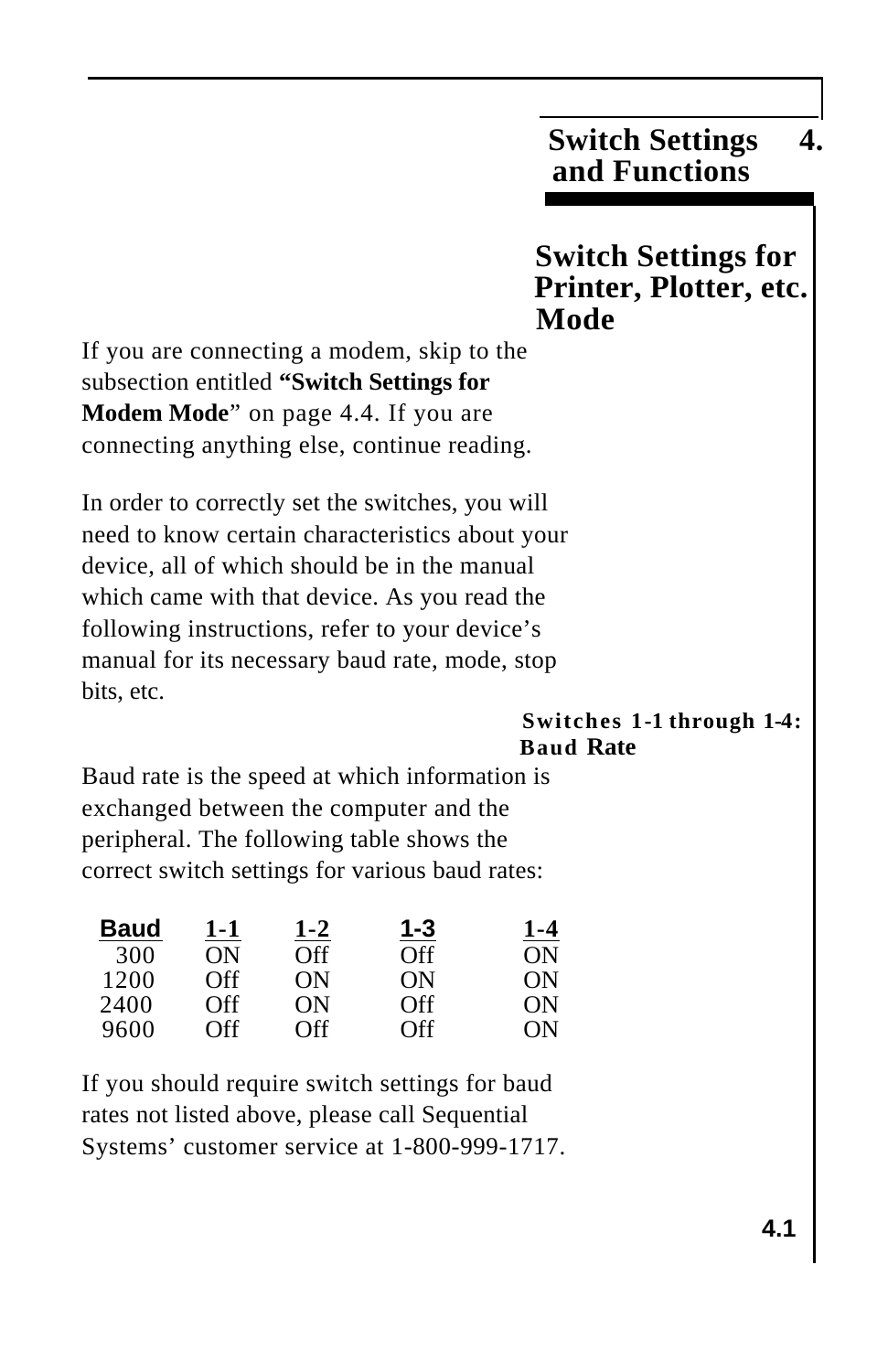| Switch 1-5:<br>Mode                 | This switch determines whether your card will<br>be in printer or modem mode. For printer<br>mode, switch 1-5 should be set to OFF.                                                                                                                                                                                      |
|-------------------------------------|--------------------------------------------------------------------------------------------------------------------------------------------------------------------------------------------------------------------------------------------------------------------------------------------------------------------------|
| Switches 1-6:<br><b>Screen Echo</b> | With this switch set to OFF the Super-Comm<br>will echo printed characters to the video<br>screen. If you do not want screen echo set<br>switch 1-6 to ON.<br>Note: ON is the default setting.                                                                                                                           |
| Switch 1-7:                         | Switch 1-7 is an RS232 signal switch. In both<br>printer mode and modem mode, switch 1-7<br>should be set to the ON position, unless<br>otherwise instructed.                                                                                                                                                            |
| Switch 1-8:                         | Switch 1-8 has no function in either mode, so<br>it is best to leave it in the OFF position.                                                                                                                                                                                                                             |
| Switch 2-1:<br><b>Stop Bits</b>     | Stop bits signal the end of each character<br>(which is itself a string of bits) that the<br>computer sends to, or receives from, the<br>printer. Some of the slower printers expect<br>two stop bits, but most types expect one stop<br>bit. Set switch 2-1 to ON for one stop bit; set<br>it to OFF for two stop bits. |
| Switch 2-2:                         |                                                                                                                                                                                                                                                                                                                          |

#### **Switch 2-2: Delay After Carriage Return**

This switch determines whether the computer will pause for  $1/4$  second after each carriage return to give the print head time to get back to the start of the next line. Set switch 2-2 to ON if you want a delay (e.g., for slower printers); set it to OFF if you don't want a delay (for most other printers).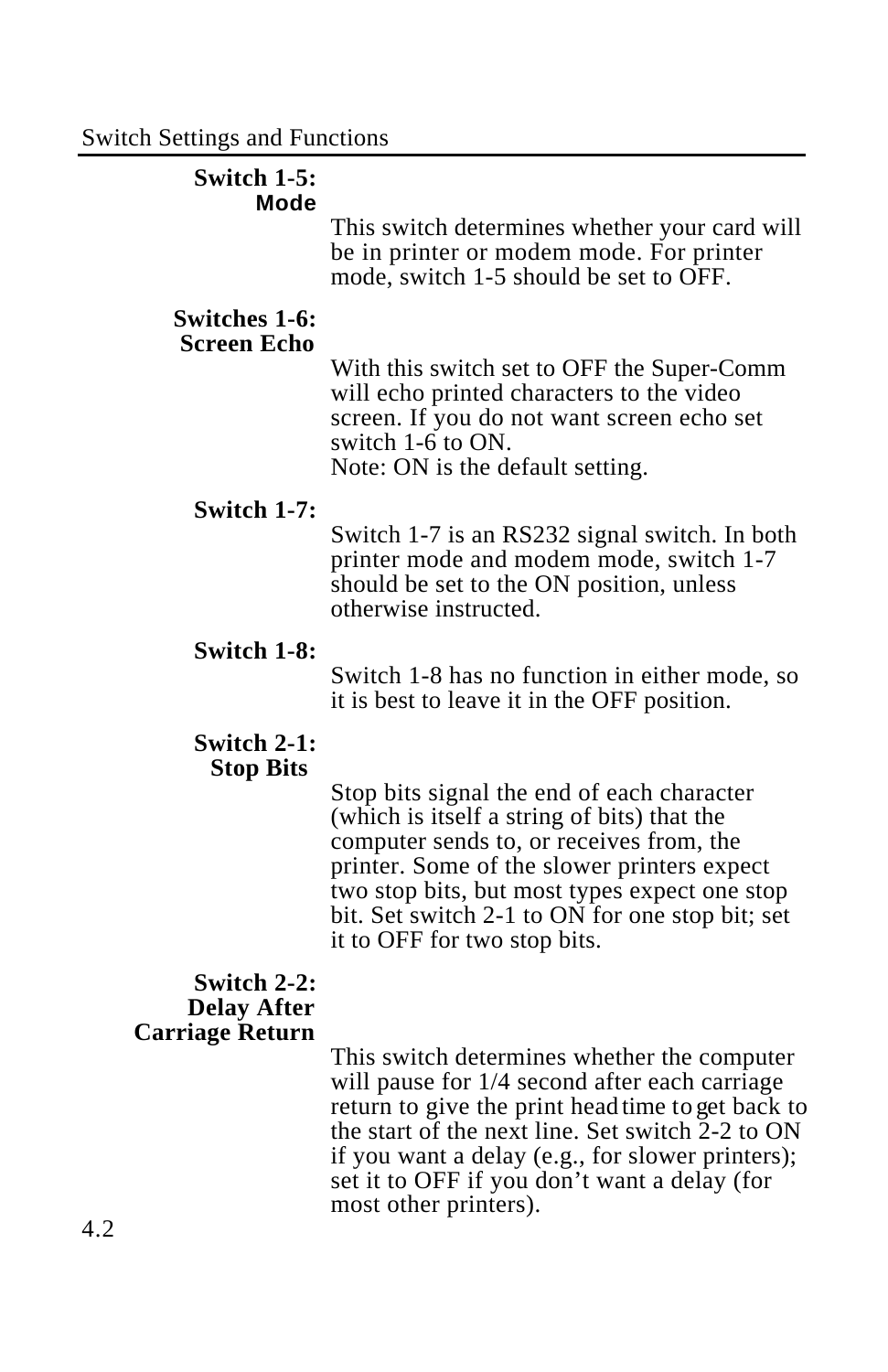|                       | These switches determine the number of<br>characters that will be printed before each<br>carriage return. Most printers can handle 80<br>characters per line. The chart below lists<br>switch settings for various line widths:                             |                   | Switches 2-3 and 2-4:<br><b>Line Width</b> |
|-----------------------|-------------------------------------------------------------------------------------------------------------------------------------------------------------------------------------------------------------------------------------------------------------|-------------------|--------------------------------------------|
| <b>Characters</b>     |                                                                                                                                                                                                                                                             |                   |                                            |
| Per Line              | <b>Switch 2-3</b>                                                                                                                                                                                                                                           | <b>Switch 2-4</b> |                                            |
| 40                    | OΝ                                                                                                                                                                                                                                                          | ON                |                                            |
| 72                    | ON                                                                                                                                                                                                                                                          | Off               |                                            |
| 80                    | Off                                                                                                                                                                                                                                                         | ON                |                                            |
| 132                   | Off                                                                                                                                                                                                                                                         | Off               |                                            |
|                       |                                                                                                                                                                                                                                                             |                   | Switch 2-5:                                |
|                       | Set switch 2-5 to ON if you need the<br>Super-Comm card to generate a line feed<br>after each carriage return. Set switch 2-5 to<br>OFF if the printer generates its own line feeds.                                                                        |                   | <b>Generated Line Feeds</b>                |
|                       | Switch 2-6 is used to forward interrupts to the Interrupts<br>computer. ON enables interrupts, while OFF<br>disables them. Since most software programs<br>don't use interrupts, set this switch to OFF<br>unless the application program states otherwise. |                   | Switch 2-6:                                |
|                       |                                                                                                                                                                                                                                                             |                   | Switch 2-7:                                |
| otherwise instructed. | Switch 2-7 is an R5232 signal switch. In both<br>printer mode and modem mode, switch 2-7<br>should be set to the OFF position unless                                                                                                                        |                   |                                            |
|                       | Switch 2-8 has no function in either mode and<br>should remain in the OFF position.                                                                                                                                                                         |                   | Switch 2-8:                                |
|                       |                                                                                                                                                                                                                                                             |                   | 4.3                                        |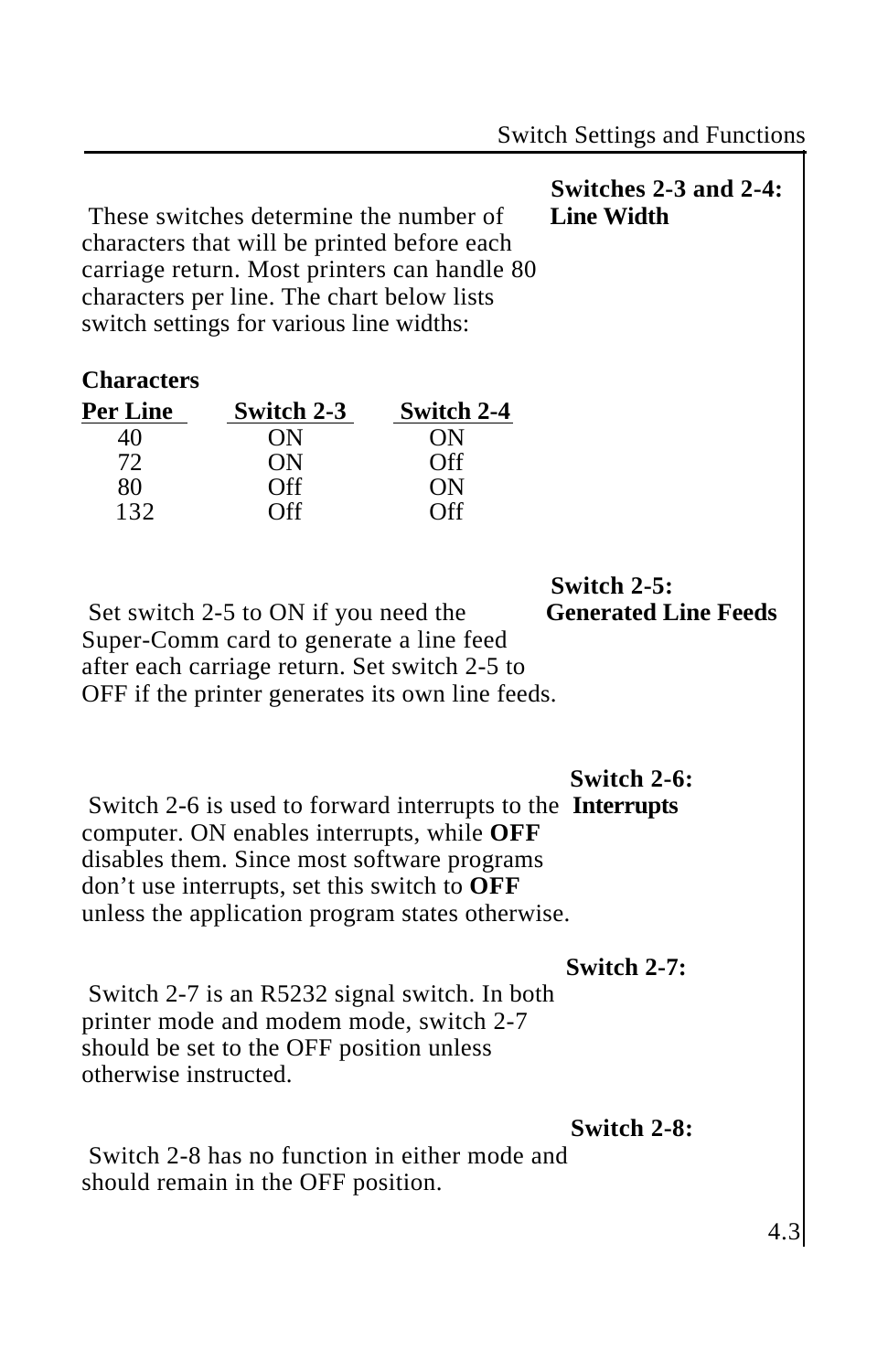Switch Settings for Modem Mode

> In order to correctly set the switches, you will need to know certain characteristics about your modem as well as the information service or other computer you will be accessing. As you read the following instructions, refer to the manual that came with your modem and the manual furnished by the information service for information regarding baud rate, mode, stop bits, data bits, parity, etc.

#### Switches 1-1 through 1-4: Baud Rate

Baud rate is the speed at which information is exchanged between the computer and the peripherals. You will need to know the baud rate for your modem as well as the modem on the other end of the phone line. The most common baud rates for modems are 300, 1200 and 2400. The baud rates of both modems (yours and the remote) must be the same; otherwise, data will not be exchanged. If your modem can handle 2400 baud, but the other modem can handle only 1200 baud, you must set yours to 1200 also. The following table shows you the correct switch settings for various baud rates:

| <b>Baud</b> | $1 - 1$ | 1-2 | 1-3 | $1 - 4$ |
|-------------|---------|-----|-----|---------|
| 300         | OΝ      | Off | Off | OΝ      |
| 1200        | Off     | ON  | ON  | ON      |
| 2400        | Off     | ΩN  | Off | ON      |
| 9600        | Off     | Off | Off | ON      |

If you should require switch settings for baud rates not listed above, please call Sequential Systems' customer service at 1-800-999-1717.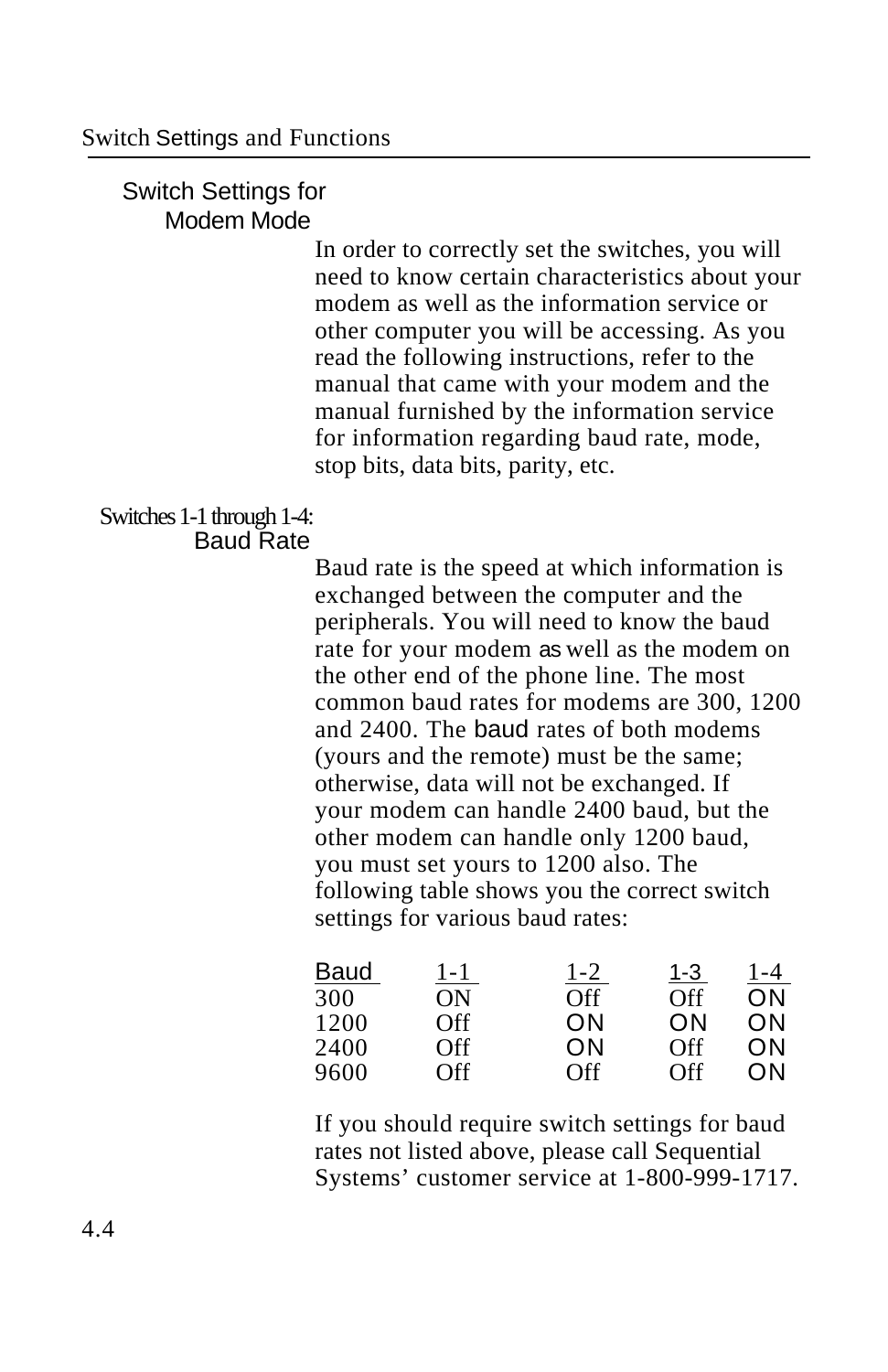| This switch determines whether your card will<br>be in printer or modem mode. For modem<br>mode, switch 1-5 must be ON.                                                                                                  | Switch 1-5:<br><b>Mode</b>      |
|--------------------------------------------------------------------------------------------------------------------------------------------------------------------------------------------------------------------------|---------------------------------|
| Switch 1-6 has no function in modem mode<br>and should remain in the ON position.                                                                                                                                        | Switch 1-6:                     |
| Switch 1-7 is an RS232 signal switch, In both<br>printer mode and modem mode, switch 1-7<br>should be set to the ON position unless<br>otherwise instructed.                                                             | Switch 1.7:                     |
| Switch 1-8 has no function in modem mode<br>and should remain in the OFF position.                                                                                                                                       | Switch 1-8:                     |
| Stop bits signal the end of each character<br>(which is itself a string of data bits). Set<br>switch 2-1 to ON for one stop bit (the most<br>common setting); set it to OFF for two stop<br>bits.                        | Switch 2-1:<br><b>Stop Bits</b> |
| This switch determines whether data bits will<br>be exchanged in seven-bit strings or eight-bit<br>strings. Set switch 2-2 to ON for eight data<br>bits; set it to OFF for seven data bits (the most<br>common setting). | Switch 2-2:<br><b>Data Bits</b> |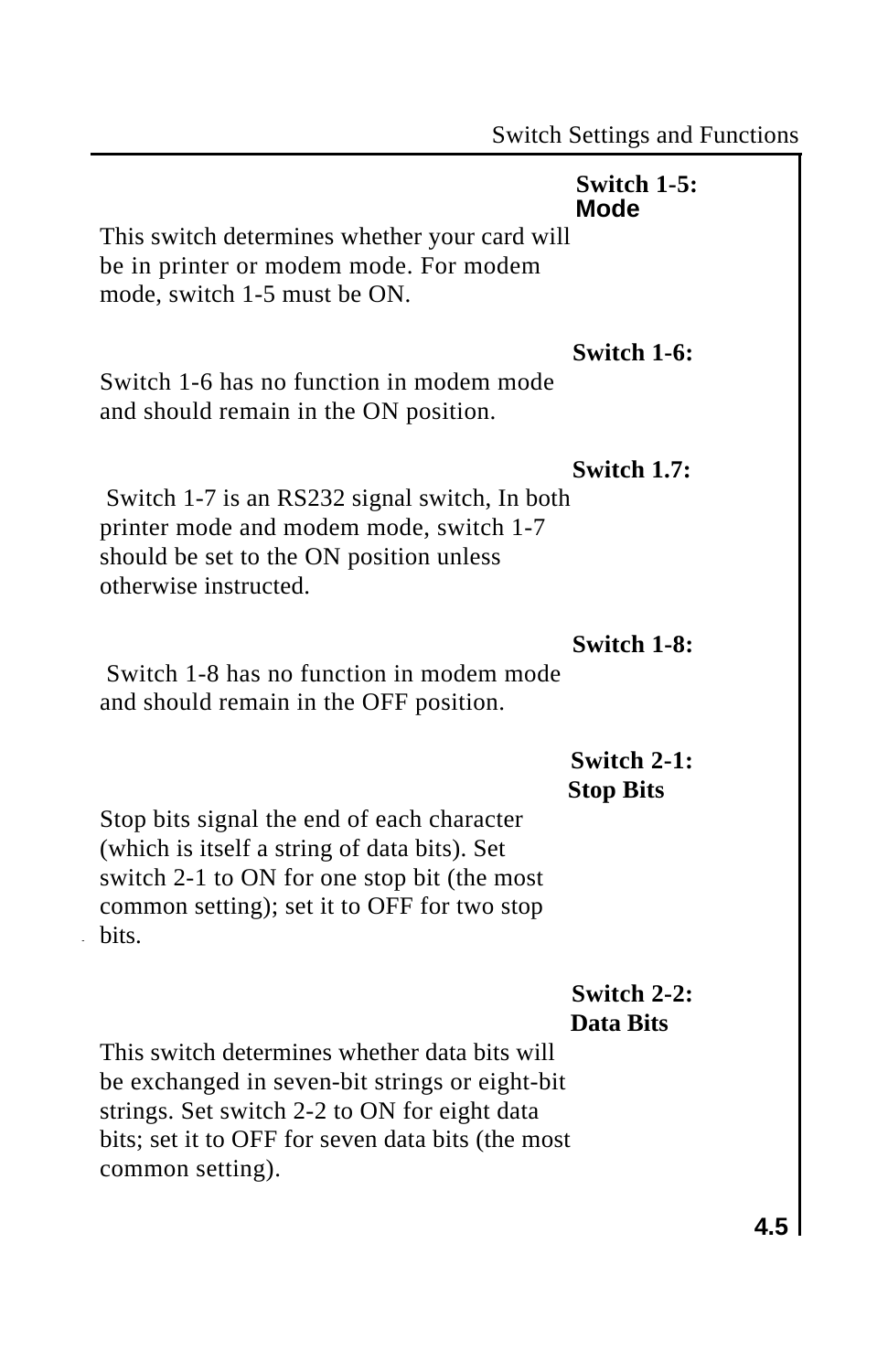#### **Switches 2-3 and 2-4: Parity**

Parity is a way the information service verifies data has been transmitted correctly. The sending device sets one bit at the of end each data string to make the total number of ones in the data bit odd or even, depending on the type of parity selected. After reception, the program may then check if the character was corrupted during transmission. Switches 2-3 and 2-4 determine whether there will be zero parity, even parity or odd parity. The most common setting will be for zero parity. The chart below shows switch settings for various parity settings.

| Type of Parity Switch 2-3 Switch 2-4 |     |     |
|--------------------------------------|-----|-----|
| Zero                                 | ON  | ON  |
| Even                                 | Off | Off |
| <b>Ddd</b>                           | ON  | Off |

#### **Switch** *2-5:* **Generated Line Feeds**

Set switch 2-5 to ON if you need the Super-Comm card to generate a line feed after each carriage return. Set switch *2-5* to OFF if the printer generates its own line feeds.

#### **Switch 2-6: Interrupts**

Switch 2-6 is used to forward interrupts to the computer. ON enables interrupts, while OFF disables them. Since most software doesn't use interrupts, set this switch to OFF unless the application program states otherwise.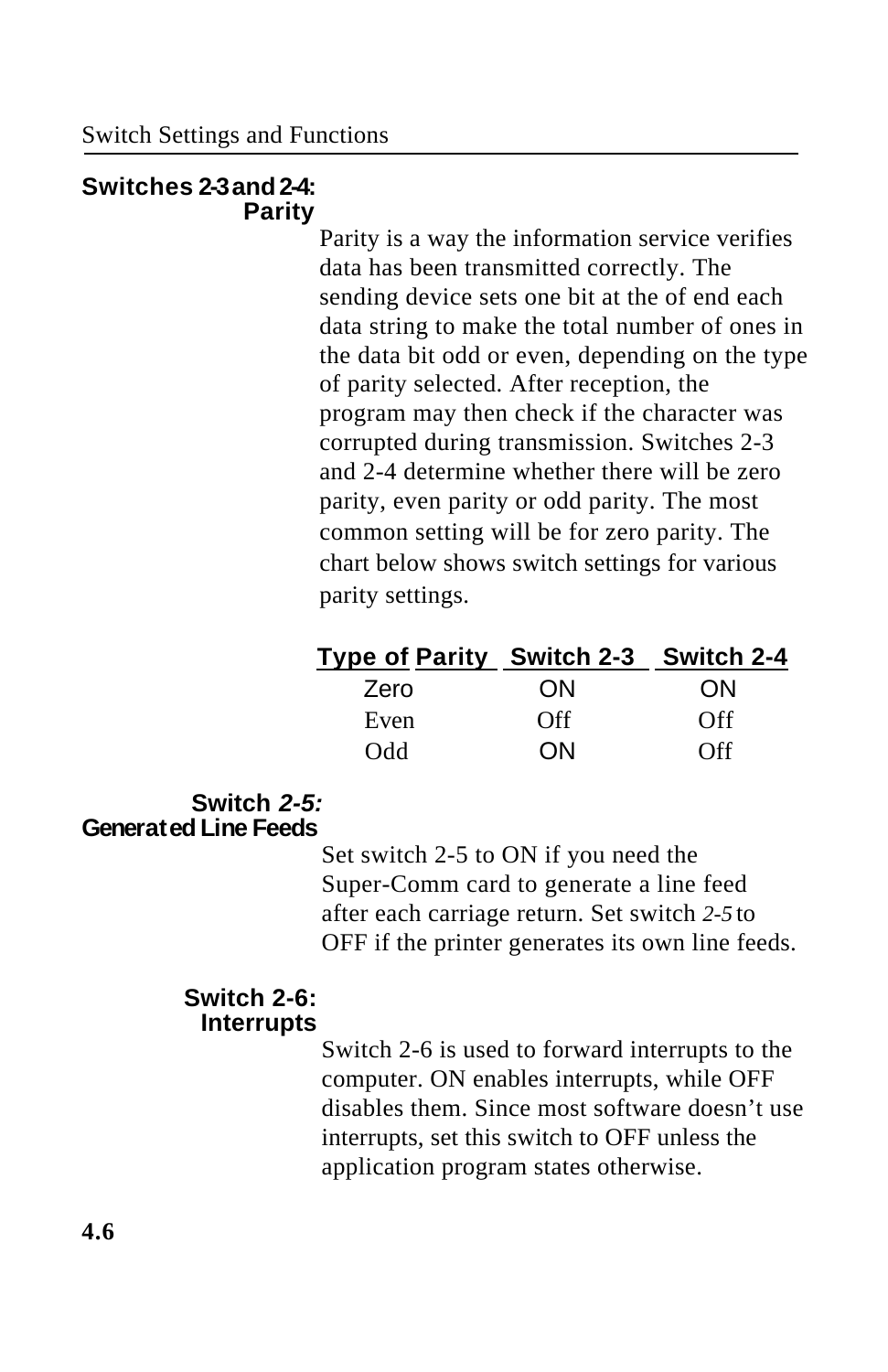#### **Switch 2-7:**

 Switch 2-7 is an RS232 signal switch. In both printer mode and modem mode, switch 2-7 should be set to the OFF position unless otherwise instructed.

#### **Switch 2-8:**

Switch 1-8 has no function in modem mode and should remain in the OFF position.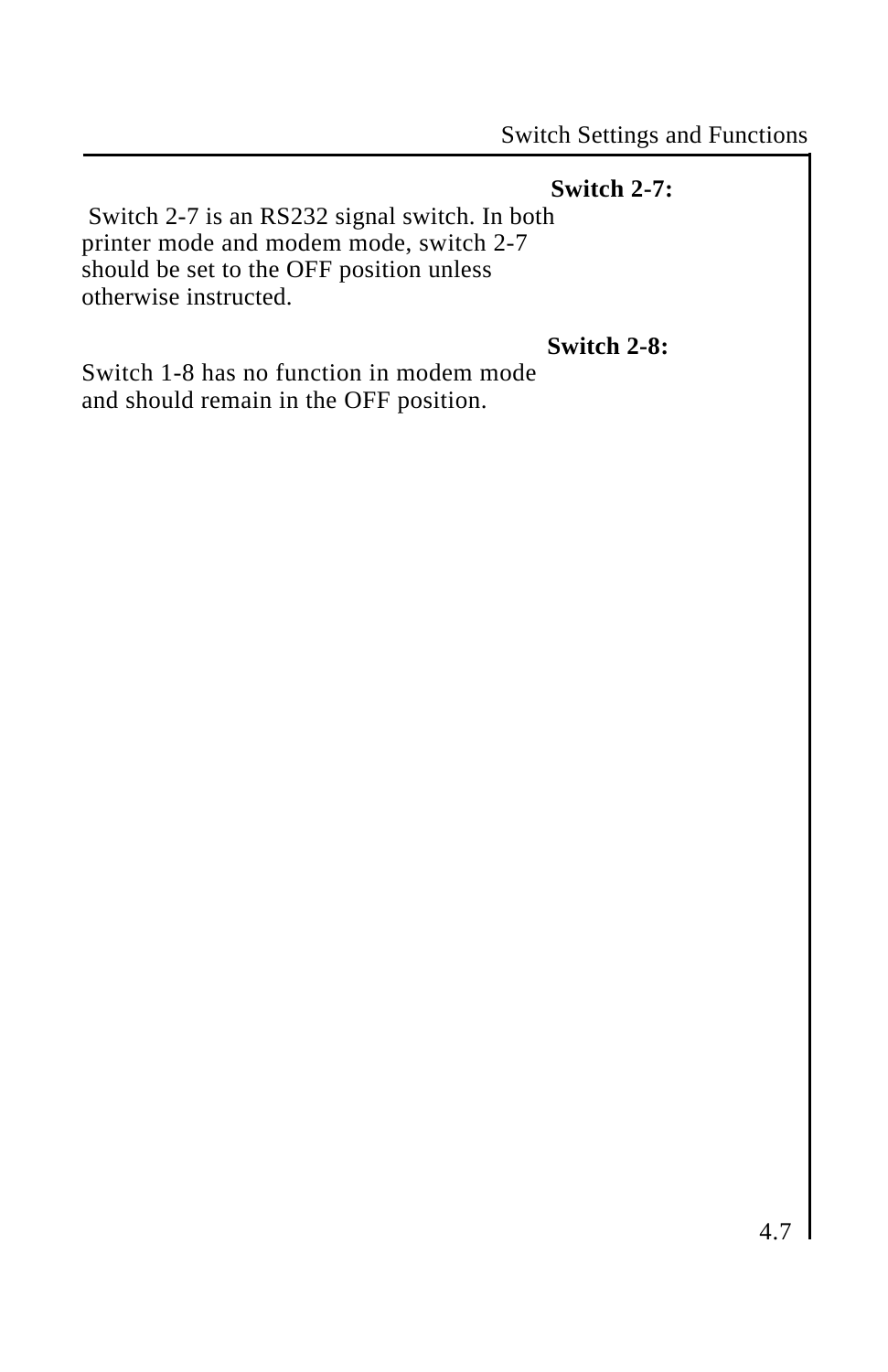**Firmware** 5. **Commands (Overriding the Switch Settings)**

<span id="page-19-0"></span>Special features can be programmed from the keyboard or under program control (i.e.. when running a software program). These codes will naturally override some of the switch settings on the card.

### **Firmware Commands for Printer Mode**

To activate any of the commands in printer mode, you must first type **PR#1** Return Next, simultaneously hold down the Control key and the  $\boxed{I}$  key and then type the command sequence. Since spacing is important regarding the commands, the § symbol denotes entering a space via the space bar between some two letter commands, (the rest have no space between them). The command sequences are listed below and on the following pages.

|  | $\overline{\text{Control}}$ $\overline{\text{I}}$ $\overline{\text{S}}$<br>$Control$ $I$ $8$ $S$ |  |  |
|--|--------------------------------------------------------------------------------------------------|--|--|
|  | $Control$ $I$ $G$                                                                                |  |  |



Text screen dump 80-column text screen dump Graphics dump (page 1) Control  $\Box$   $\Box$   $\Box$   $\Box$  Graphics dump (page 1) Control  $\overline{I}$   $\overline{G}$   $\overline{R}$  Graphics dump (page 1) Controll  $\Box$   $\Box$   $\Box$  Graphics dump (page 2)  $\text{H}$  G  $\text{S}$  Graphics dump (page 1 & 2, side by side)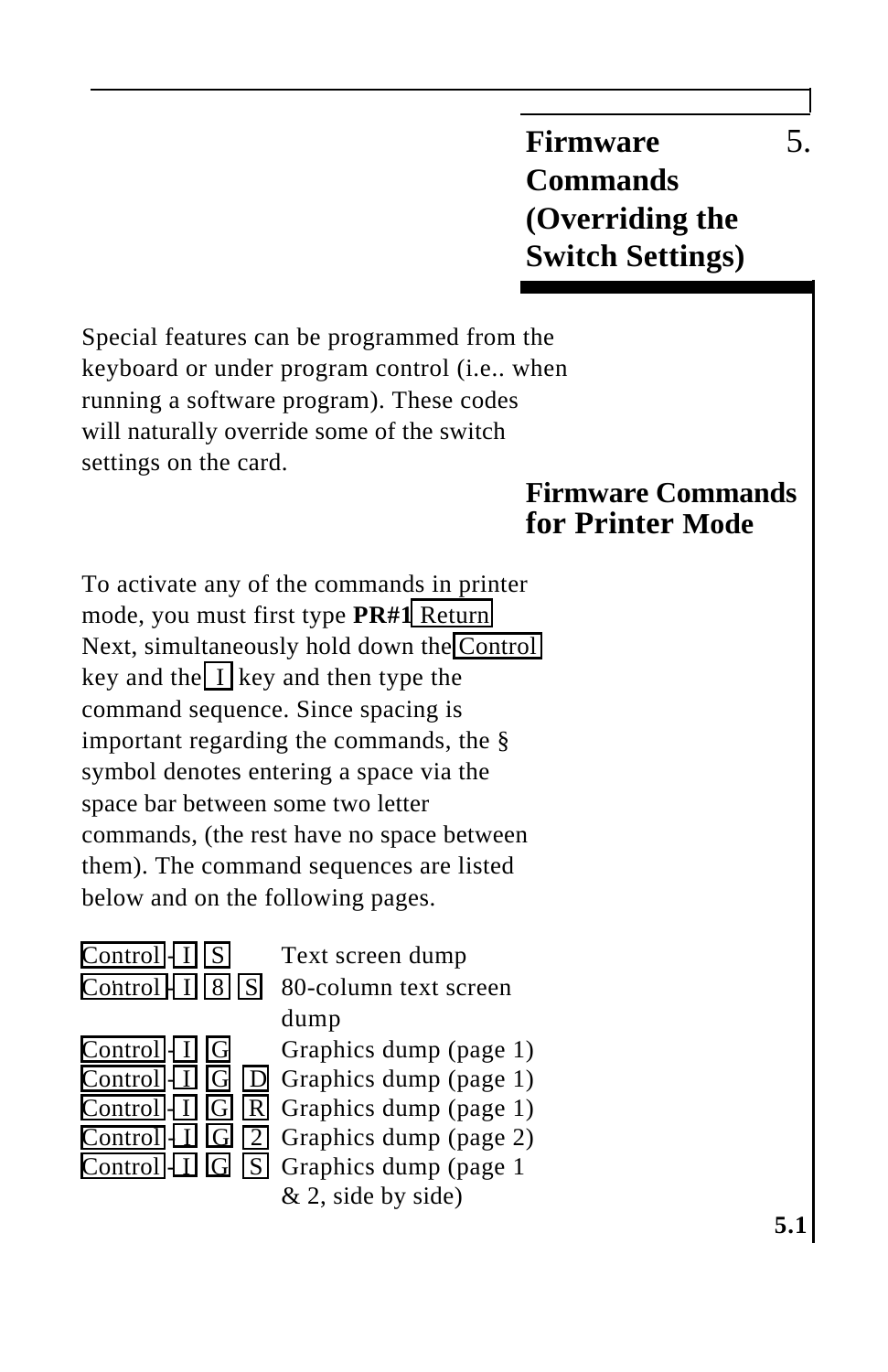## Firmware Commands

| $\text{Control}$                                                                               | Inverse graphics dump                          |
|------------------------------------------------------------------------------------------------|------------------------------------------------|
|                                                                                                | (page 1)                                       |
| $\frac{1}{10}$                                                                                 | Low-res graphics dump                          |
| $\frac{\text{Control}}{\text{I}}$                                                              | Reset serial card                              |
| $Control$ $I$                                                                                  | Disable command                                |
|                                                                                                | interpreter                                    |
| $\text{Control}$ $\text{Tr}$                                                                   | Disable command                                |
|                                                                                                | interpreter                                    |
| $\overline{\text{Control}}$ $\overline{\text{I}}$ $\overline{\text{C}}$                        | Generate $\langle CR \rangle$                  |
|                                                                                                | (carriage return) on                           |
|                                                                                                | column overflow                                |
| $\boxed{\text{Control} \boxed{\text{I}} \boxed{\text{M}}$ $\frac{1}{8}$ $\boxed{\text{E}}$     | Enable mask line feed                          |
|                                                                                                | after $\langle CR \rangle$                     |
| $\lfloor$ Control $\lfloor$ I $\rfloor$ M $\binom{8}{\mathsf{D}}$                              | Disable mask line feed                         |
|                                                                                                | after $\langle CR \rangle$                     |
| $\boxed{\text{Control} \boxed{\text{I}}$                                                       | Enable line feed after                         |
|                                                                                                | $\langle CR \rangle$                           |
| $\text{Control}$ $\text{I}$ $\overline{\text{K}}$                                              | Disable line feed after                        |
| $\overline{\text{Control}}$ $\overline{\text{IL}}$ $\overline{\text{s}}$ $\overline{\text{E}}$ | $\langle CR \rangle$                           |
|                                                                                                | Enable line feed after<br>$\langle CR \rangle$ |
| $\boxed{\text{Control}}$ $\boxed{\text{L}}$ $\text{\$}$ $\boxed{\text{D}}$                     | Disable line feed after                        |
|                                                                                                | $<$ CR $>$                                     |
| Control $\boxed{I[X]}$ $\S$ $E$                                                                | Enable detect XON/                             |
|                                                                                                | <b>XOFF</b> characters                         |
| Control $I[X]$ $\S$ D                                                                          | Disable detect XON /                           |
|                                                                                                | <b>XOFF</b> characters                         |
| afurn                                                                                          |                                                |

#### **Delays (after carriage return, line feed, form feed)**

| $\text{Control}$ $\text{IO}$ $\text{C}$                           | No delay             |
|-------------------------------------------------------------------|----------------------|
| $\lfloor$ Control $\lfloor \cdot \rfloor$ $\lfloor \cdot \rfloor$ | 32 ms                |
| $\text{Control}$ $\boxed{1}$ 2 C                                  | $250 \text{ ms} (1)$ |
| $\boxed{\text{Control}}$ $\boxed{1}$ 3 $\boxed{\text{Cl}}$        | $2000$ ms $($        |

|                                                                           | No delay                       |
|---------------------------------------------------------------------------|--------------------------------|
|                                                                           | $32 \text{ ms}$                |
| $\text{Control}$ $\boxed{1}$ 2 $\boxed{C}$                                | $250 \text{ ms}$ (1/4 seconds) |
| $\overline{\text{Control}}$ $\overline{\text{I}}$ 3 $\overline{\text{C}}$ | $2000 \text{ ms}$ (2 seconds)  |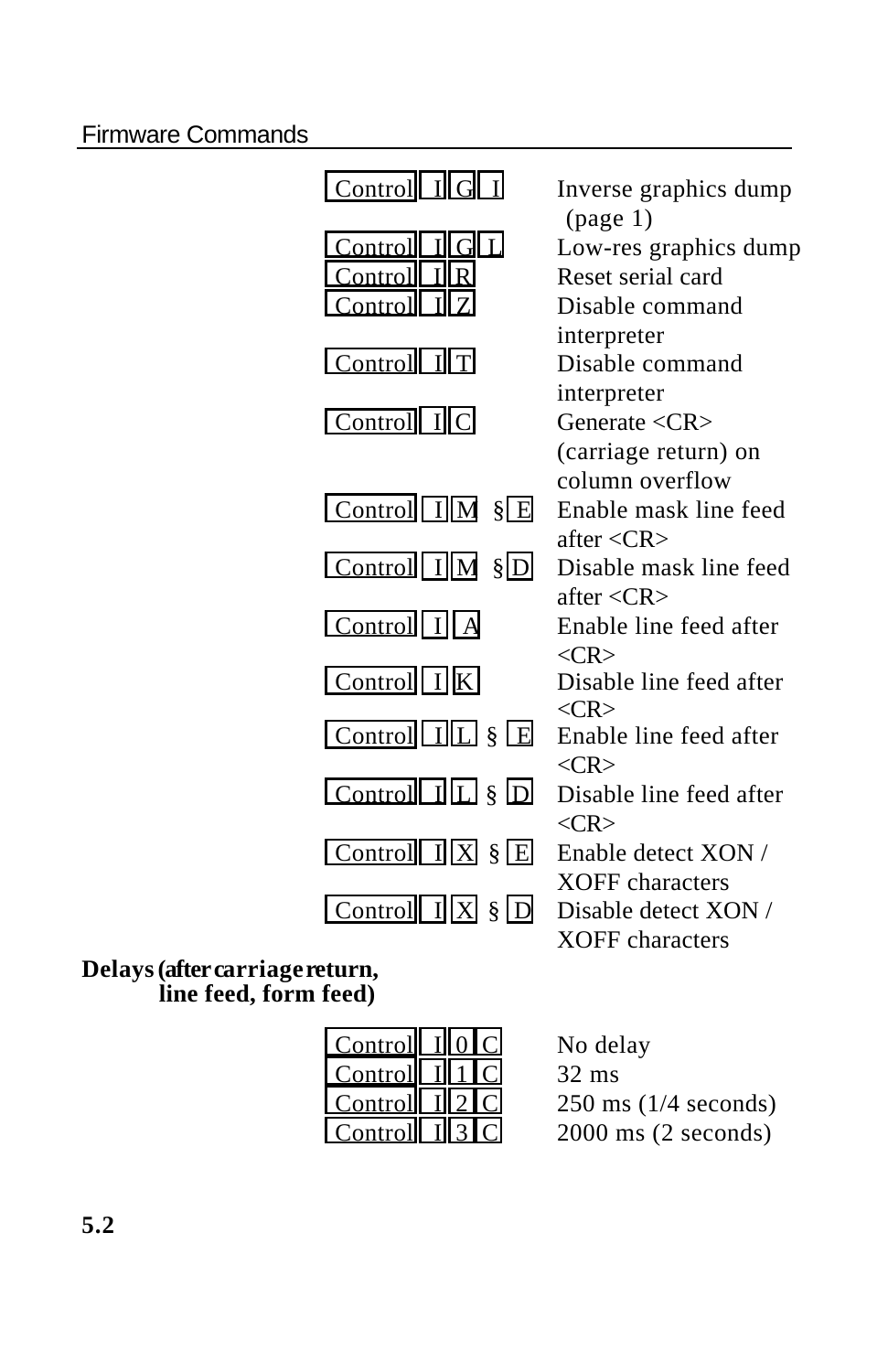#### **Data Format**

| control                   | $\mathbf{I}$ |  |
|---------------------------|--------------|--|
| n                         |              |  |
| r,                        |              |  |
| $^{\prime}$ ontro         |              |  |
| $\text{Contro}^{\dagger}$ |              |  |
|                           |              |  |
| Contro                    |              |  |
| ontro                     |              |  |
| tr                        |              |  |

- 8 data bits  $/ 1$  stop bit
- 7 data bits / I stop bit
- 6 data bits  $/ 1$  stop bit
- $5$  data bits  $/ 1$  stop bit
- $8$  data bits  $/ 2$  stop bits
- 7 data bits  $/ 2$  stop bits
- 6 data bits  $/ 2$  stop bits
- 5 data bits  $/ 2$  stop bits

#### **Baud Rate**

|                                                   |                           | $\boxed{\text{Control} \quad I \quad 0 \quad B}$ Undefined |
|---------------------------------------------------|---------------------------|------------------------------------------------------------|
| Control                                           | $I \vert 6 \vert B \vert$ | 300                                                        |
| $\text{Control}$ $\text{I}8$ $\text{B}$ 1200      |                           |                                                            |
| $\lfloor$ Control $\lfloor$ 1 10 $\lfloor$ B 2400 |                           |                                                            |
| Control I 14 B $9600$                             |                           |                                                            |

For additional baud rates, call Sequential

Systems at 1-800.999-1717.

#### **Parity**

| Control        | n |   |
|----------------|---|---|
| Control        |   | ſ |
| <b>Control</b> |   | F |
| Contro         |   |   |
| Control        |   | ٢ |

None  $(n=0, 2, 4, 6)$  $b$ h $C$  $F$ ven Mark Space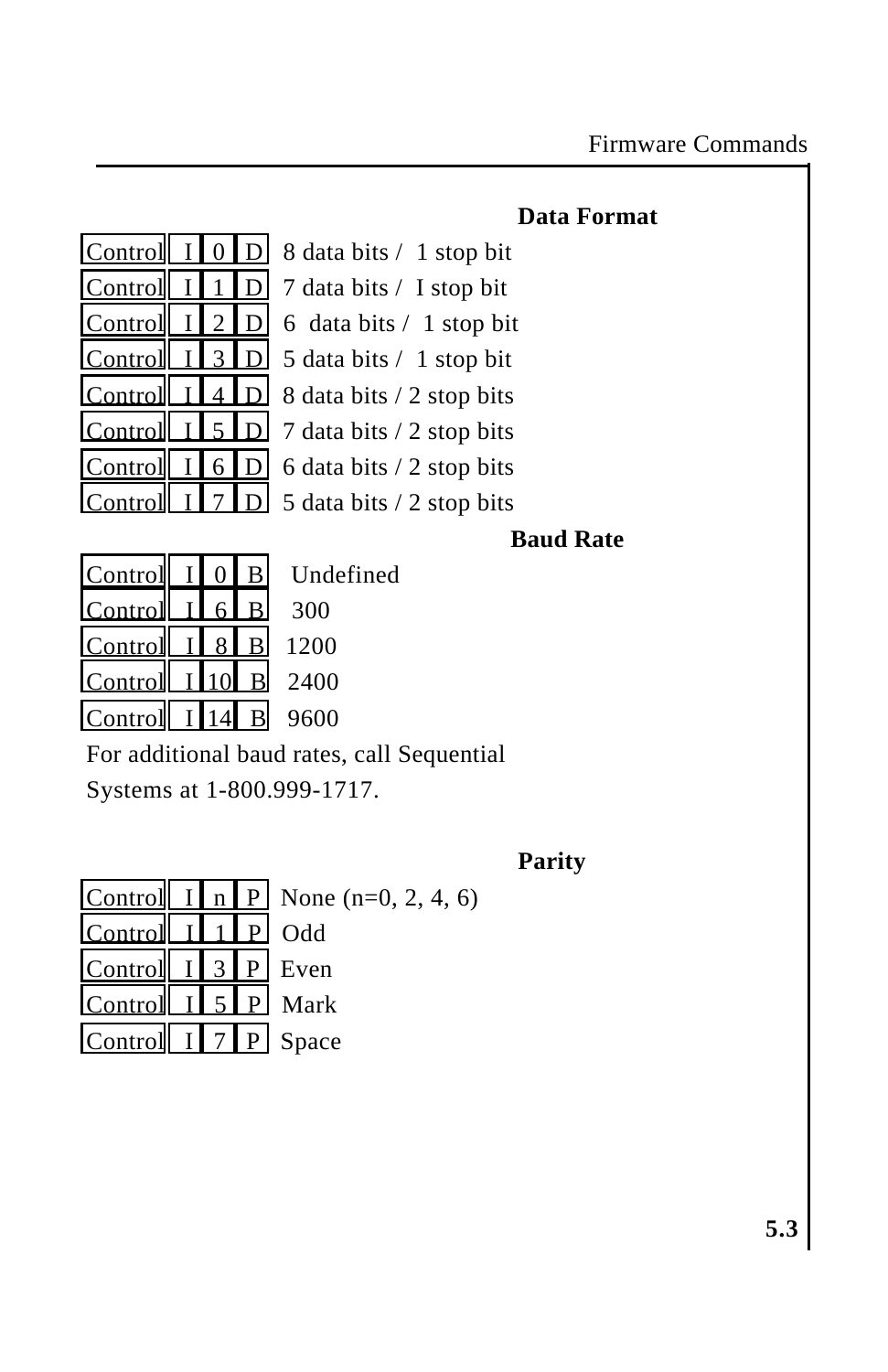#### **Firmware Commands For Modem Mode**

To activate any of the commands in modem mode, you must first type either **PR#1 Return** or **IN#1 Return** . Next, simultaneously hold down the Control key and the A key. Then type the **command sequence. Since spacing is important regarding the commands, the § symbol denotes entering a space via the space bar between some two letter commands,** (the rest have no space between them). The command sequences are listed below.

| Control A                                                                     | Disable command                                                     |
|-------------------------------------------------------------------------------|---------------------------------------------------------------------|
| Control <sup>[A]</sup>                                                        | interpreter<br>Enter terminal mode                                  |
|                                                                               |                                                                     |
| Controll A                                                                    | Quit terminal mode                                                  |
|                                                                               | Reset serial card                                                   |
| $\text{ControlALnIS}$                                                         | Direct Super-Comm                                                   |
|                                                                               | output to peripheral card                                           |
|                                                                               | $(n=slot \#)$                                                       |
| $\mathbb{C}$ ontrol $\mathbb{A} \mathbb{M}$ § $\mathbb{E}$                    | Enable mask line feed                                               |
|                                                                               | after $\langle CR \rangle$                                          |
|                                                                               | Control $\overline{A}$ M $\S$ $\overline{D}$ Disable mask line feed |
|                                                                               | after < $CR$ >                                                      |
| $\text{Control}$ A                                                            | Enable line feed                                                    |
|                                                                               | after < $CR$ >                                                      |
| $\text{Control}$ $\angle$ K                                                   | Disable line feed                                                   |
|                                                                               | after < $CR$ >                                                      |
| $\overline{\text{Control}}$ $\overline{\text{AL}}$ $\S$ $\overline{\text{E}}$ | Enable line feed                                                    |
|                                                                               | after <cr></cr>                                                     |
| $Control A \square \$ $D$                                                     | Disable line feed                                                   |
|                                                                               | after <cr></cr>                                                     |
| $\text{Control } \Delta \boxtimes \text{ } \S \boxtimes$                      | Enable detect XON/                                                  |
|                                                                               | XOFF characters                                                     |
| Control $\overline{A}$ $\overline{X}$ $\S$ $\overline{D}$                     | Disable detect XON/                                                 |
|                                                                               | XOFF characters                                                     |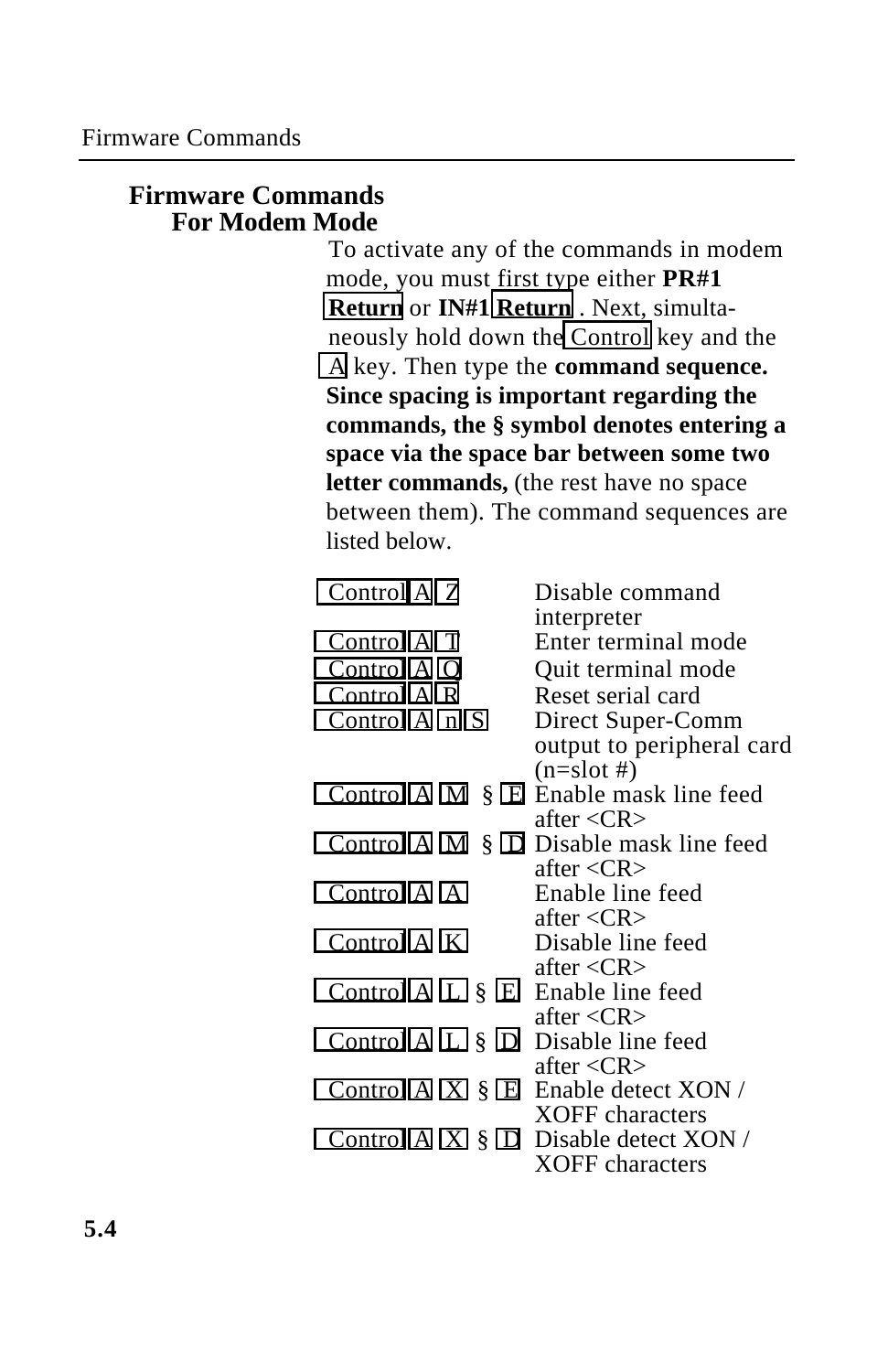| Control  A<br>§ΕΙ                         | Enable screen echo                    |
|-------------------------------------------|---------------------------------------|
| $\S$ D<br>Control AE                      | Disable screen echo                   |
| <u>Control</u> <sup>[A]</sup> L<br>$\S$ E | Enable line feed after                |
|                                           | $<$ CR $>$                            |
| Control AL<br>]§ D                        | Disable line feed after               |
|                                           | $<$ CR $>$                            |
| Control  A  B                             | Transmit break or sign-               |
|                                           | off signal to remote                  |
|                                           | device                                |
|                                           |                                       |
|                                           | Data Format                           |
| Control A 0<br>IЫ                         | 8 data bits / 1 stop bit              |
| Control                                   | 7 data bits / 1 stop bit              |
| <b>Control</b>                            | 6 data bits $/1$ stop bit             |
| Control<br>3<br>ÐI                        | 5 data bits $/1$ stop bit             |
| <u>Control</u><br>I)                      | 8 data bits / 2 slop bits             |
| <b>Control</b>                            | 7 data bits / 2 slop bits             |
| Control A<br>ID)                          | 6 data bits $/2$ stop bits            |
| Control <sup>[</sup> A]                   | $\boxed{D}$ 5 data bits / 2 stop bits |
|                                           | <b>Baud Rate</b>                      |
| Control  A   0  B                         | Undefined                             |

| $\overline{\text{Control}}$ A $\overline{\text{O}}$ B Unde      |  |
|-----------------------------------------------------------------|--|
| $\text{Control}$ A 6 B 300                                      |  |
| $\boxed{\text{Control} \mathbf{A} \mathbf{8} \mathbf{B} }$ 1200 |  |
| $\text{Control}$ $\text{A}$ $\text{IO}$ $\text{B}$ 2400         |  |
| $\text{Control}$ A $\boxed{14}$ B 9600                          |  |

For additional baud rates, contact Sequential Systems at **1-800-999-1717**.

## **Parity**

| $\text{Control}$ $\text{A}$ $\text{O}$ $\text{n}$ None (n=0,2,4,6) |  |
|--------------------------------------------------------------------|--|
| $Control$ $A$ $I$ $P$ $O$ $d$                                      |  |
| $\text{Control}$ $\text{A}$ 3 $\text{P}$ Even                      |  |
| $\text{Control}$ $\boxed{5}$ P Mark                                |  |
| $\overline{\text{Control}}$ A $\boxed{7}$ P Space                  |  |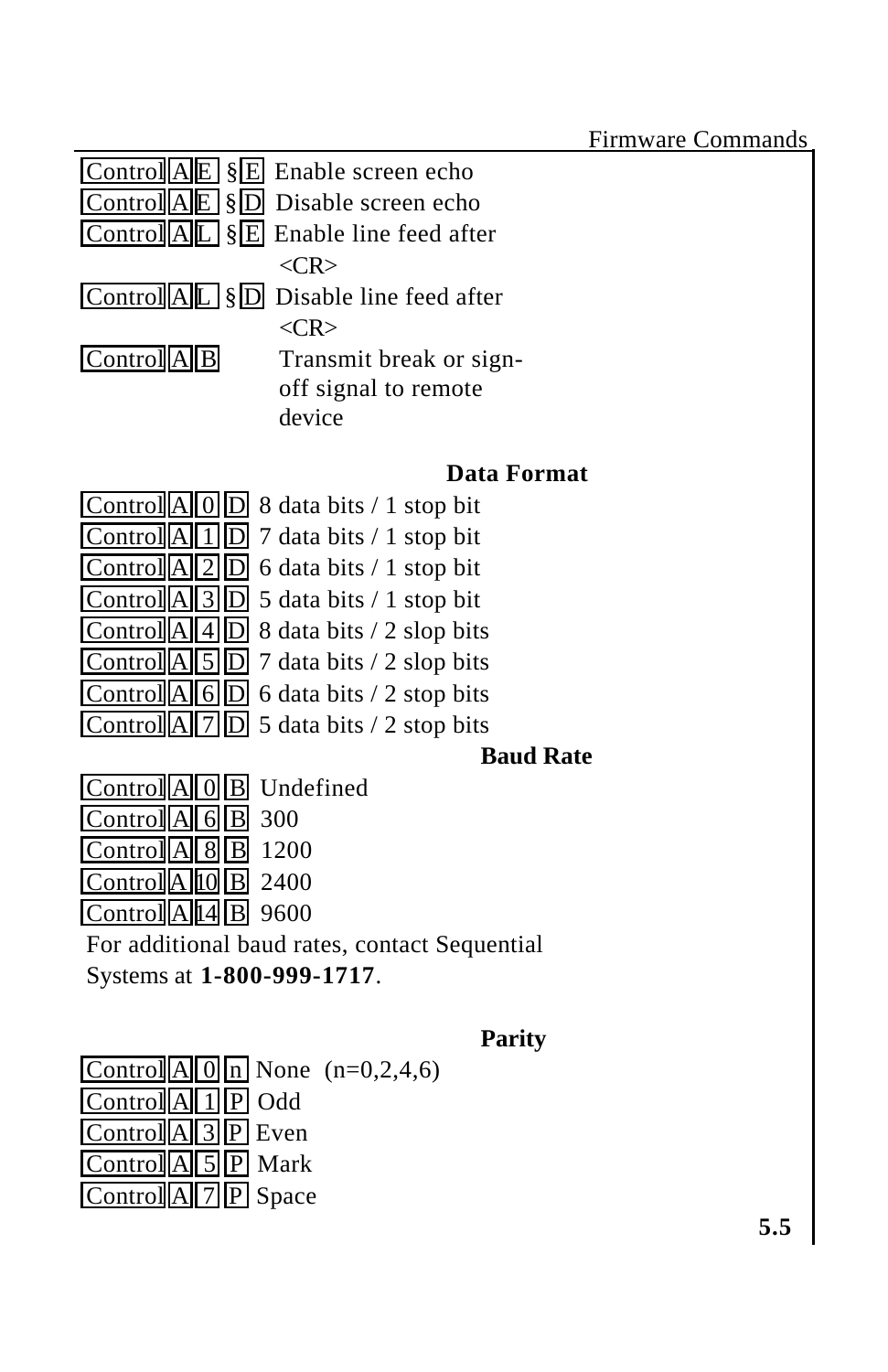# **Troubleshooting 6.**

## **Troubleshooting for Printer Mode**

<span id="page-24-0"></span>

| Symptom                                                        | <b>Possible Solution(s)</b>                                                                                                                                                      |
|----------------------------------------------------------------|----------------------------------------------------------------------------------------------------------------------------------------------------------------------------------|
| Nothing prints<br>(computer seems                              | •Check cable connections                                                                                                                                                         |
| to be working)                                                 | • Make sure the jumper<br>block is pointing to the<br>correct device selection<br>(to "Printer" in this case)                                                                    |
|                                                                | •Check all switch settings;<br>check that switchbank one<br>is not set as switchbank<br>two, etc.                                                                                |
|                                                                | •Verify Super-Comm is<br>seated in correct slot                                                                                                                                  |
|                                                                | • Make sure rainbow colored<br>cable stub is firmly plugged<br>into Super-Comm and is in<br>the correct orientation; refer<br>to Section 3, page 3.1, for<br>proper installation |
| Nothing prints<br>(computer does<br>not seem to be<br>working) | •If Super-Comm is in slot 3,<br>move it to slot 1                                                                                                                                |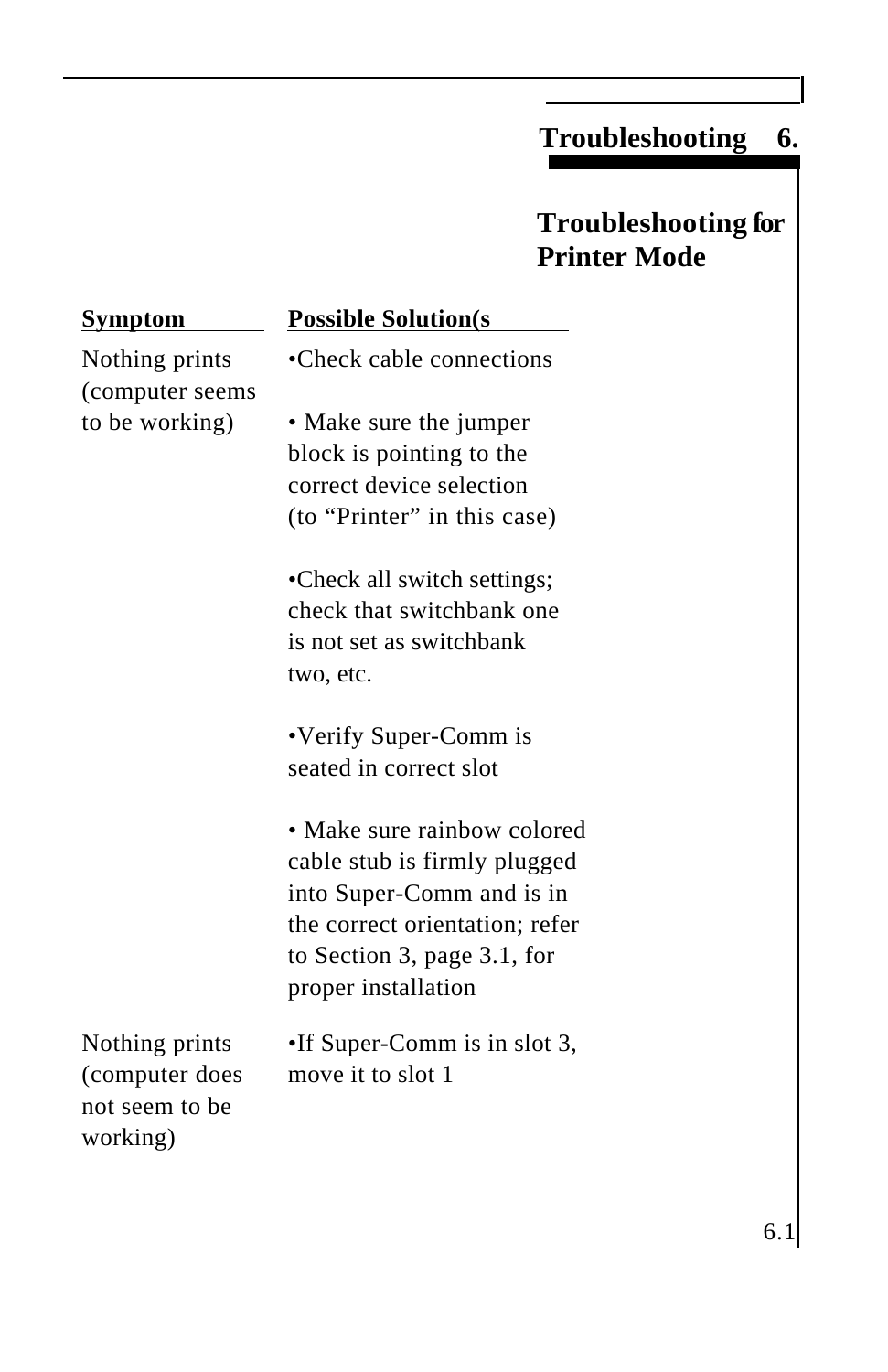| Symptom<br>Garbage prints                           | Possible Solution(s)<br>•Check data format,<br>including data bits, stop<br>bits, parity or baud rate                      |
|-----------------------------------------------------|----------------------------------------------------------------------------------------------------------------------------|
|                                                     | • Verify the data format on<br>peripheral device (e.g.,<br><b>ImageWriter II supports</b><br>four different baud rates)    |
| Prints over same<br>line; paper does<br>not advance | •Change the line feed<br>switch $(2-5)$ to ON                                                                              |
| Extra line feeds;<br>double spacing                 | •Change the line feed<br>switch (2-5) to OFF                                                                               |
| Missing<br>characters                               | •Change to a slower baud<br>rate                                                                                           |
|                                                     | •If your printer supports<br>them, enable the XON /<br>XOFF recognition via<br>Super-Comm firmware<br>commands             |
| Print runs off<br>page                              | •Change to a narrower page<br>width with switches 2-3<br>and 2-4 (see Section 5,<br>"Firmware Commands" on<br>page $3.1$ ) |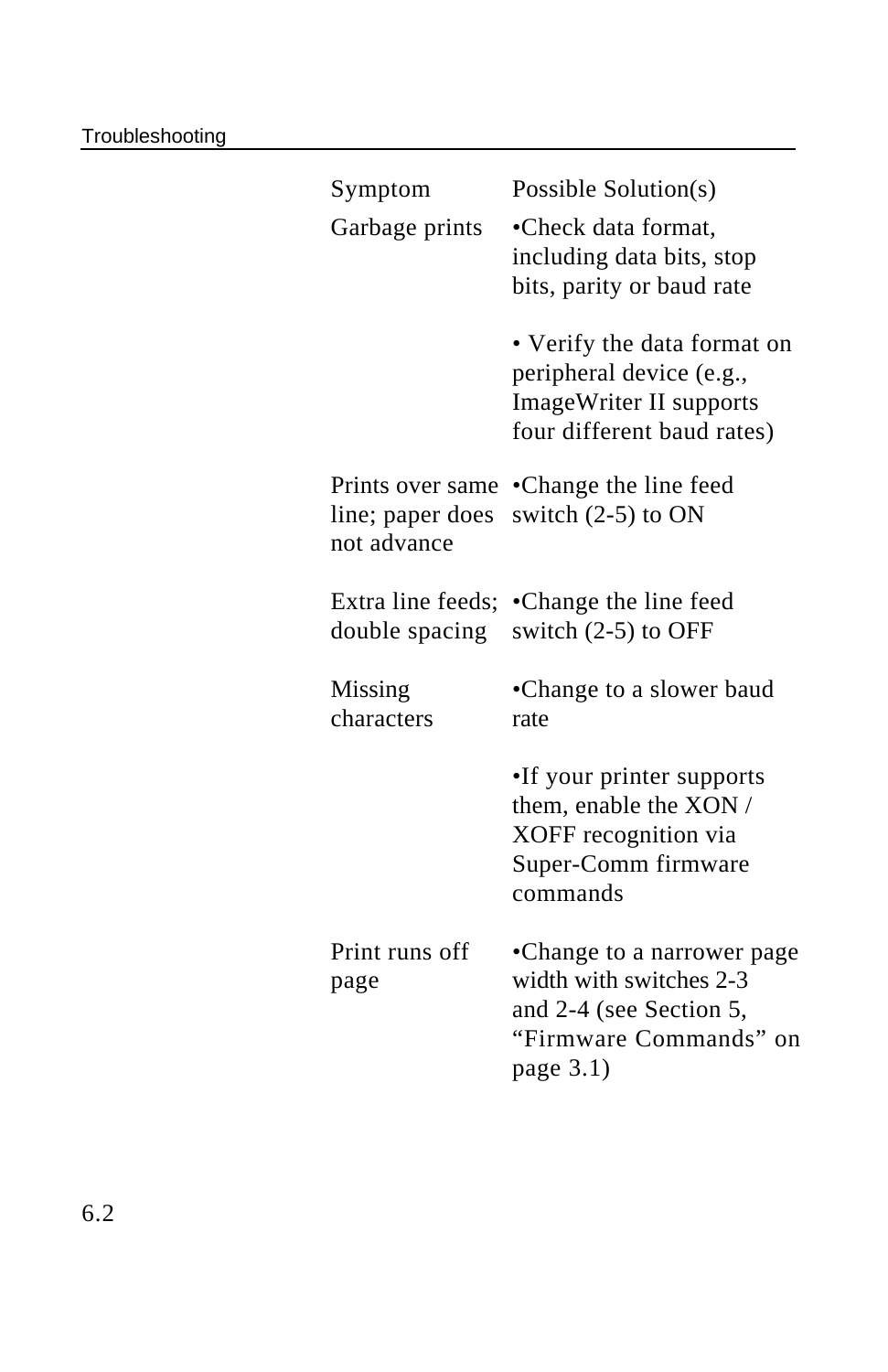## **Troubleshooting for Modem Mode**

| <b>Symptom</b>  | Possible Solution(s)           |
|-----------------|--------------------------------|
| Nothing prints  | • Check cable connections      |
| (computer seems |                                |
| to be working)  | • Make sure the jumper         |
|                 | block is pointing to the       |
|                 | correct device selection       |
|                 | (to "Modem" in this case)      |
|                 | •Check all switch settings;    |
|                 | check that switchbank one      |
|                 | is not set as switchbank       |
|                 | two. etc.                      |
|                 | • Verify Super-Comm is         |
|                 | seated in correct slot         |
|                 | • Make sure rainbow colored    |
|                 | cable stub is firmly plugged   |
|                 | into Super-Comm and is in      |
|                 | the correct orientation; refer |
|                 | to Section 3, page $3.1$ , for |
|                 | proper installation            |
| Nothing prints  | • If Super-Comm is in slot 3,  |
| (computer does  | move it to slot 2              |
| not seem to be  |                                |
| working)        |                                |